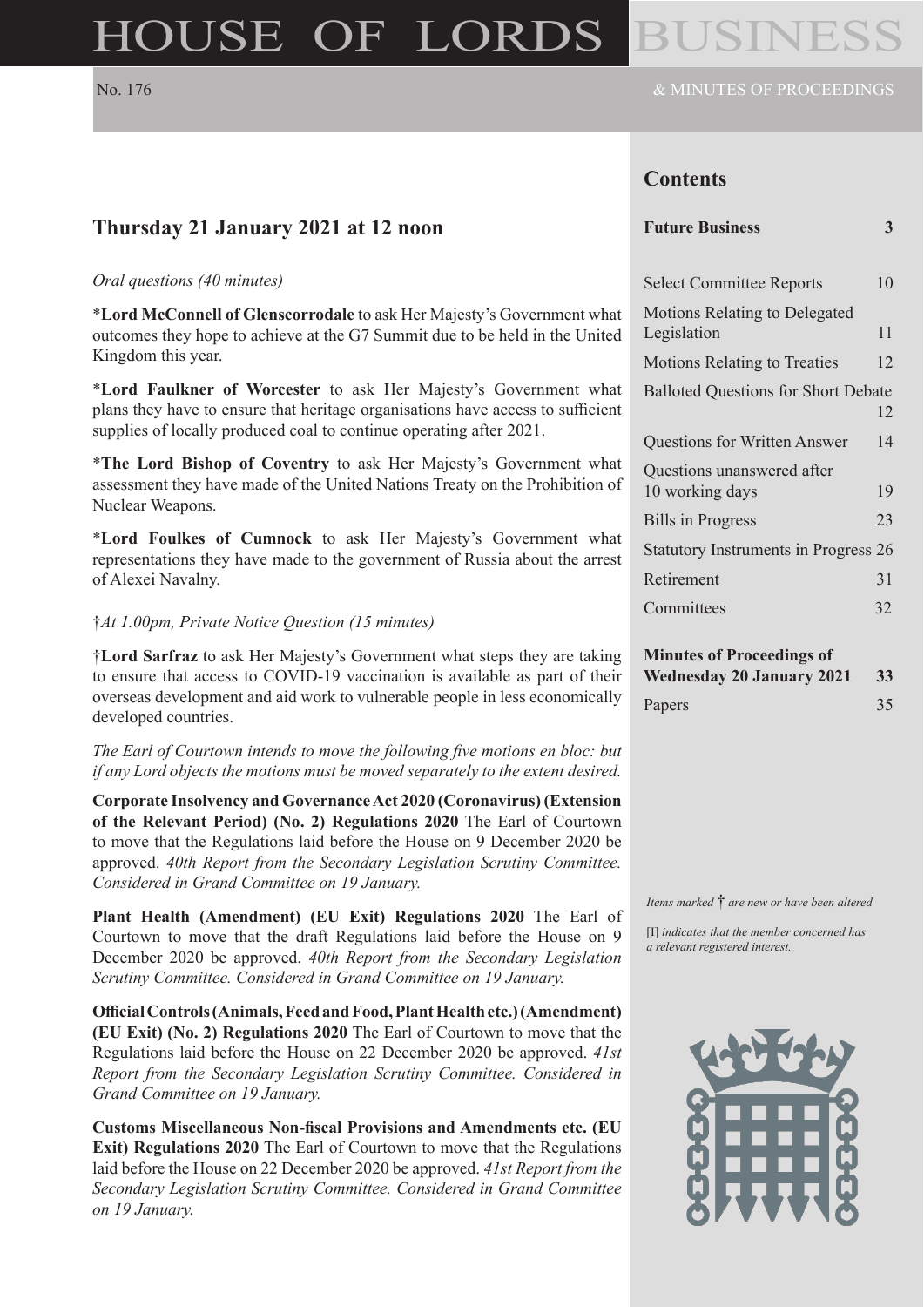**Airports Slot Allocation (Amendment) (EU Exit) Regulations 2021** The Earl of Courtown to move that the draft Regulations laid before the House on 1 December 2020 be approved. *38th Report from the Secondary Legislation Scrutiny Committee. Considered in Grand Committee on 19 January.*

**Counter-Terrorism and Sentencing Bill** Lord Stewart of Dirleton to move that it be an instruction to the Committee of the Whole House to which the Counter-Terrorism and Sentencing Bill has been committed that they consider the bill in the following order:

| Clauses 24 and 25 |
|-------------------|
| Schedule 8        |
| Clauses 26 and 27 |
| Schedule 9        |
| Clause 28         |
| Schedule 10       |
| Clauses 29 to 36  |
| Schedule 11       |
| Clauses 37 to 45  |
| Schedule 12       |
| Clauses 46 to 48  |
| Schedule 13       |
| Clauses 49 to 53  |
| Title.            |
|                   |

#### †*At a convenient point after 1.30pm*

**Medicines and Medical Devices Bill** Third Reading [Lord Bethell] *19th and 33rd Reports from the Delegated Powers Committee, 10th Report from the Constitution Committee*

†*At a convenient point after 2.00pm*

**Covert Human Intelligence Sources (Criminal Conduct) Bill** Third Reading [Baroness Williams of Trafford] *10th Report from the Joint Committee on Human Rights, 19th Report from the Constitution Committee*

**Baroness Jones of Moulsecoomb** to move, as an amendment to the motion that this bill do now pass, to leave out from "that" to the end and insert "this House declines to allow the bill to pass because the bill (1) grants blanket prior legal immunity for otherwise criminal conduct without sufficient safeguards or oversight, (2) provides no system of prior judicial authorisation, (3) does not recover profits obtained under a Criminal Conduct Authorisation which could include proceeds from the sale of drugs, weapons, human trafficking and slavery, (4) fails to provide compensation to victims of crimes authorised under the bill, and (5) represents a significant expansion of undercover policing despite, and without regard to, the ongoing Undercover Policing Inquiry."

†*At a convenient point after 2.45pm*

**Air Traffic Management and Unmanned Aircraft Bill [HL]** Report [Baroness Vere of Norbiton]

### *Grand Committee in Committee Room 2A at 2.30pm*

**Baroness Rock** to ask Her Majesty's Government, further to their discussions with the Tenancy Reform Industry Group, what plans they have to reform (1) legislation, and (2) taxation, related to rural landlords and the letting of land. *(Balloted Question for Short Debate, 1 hour)* [I]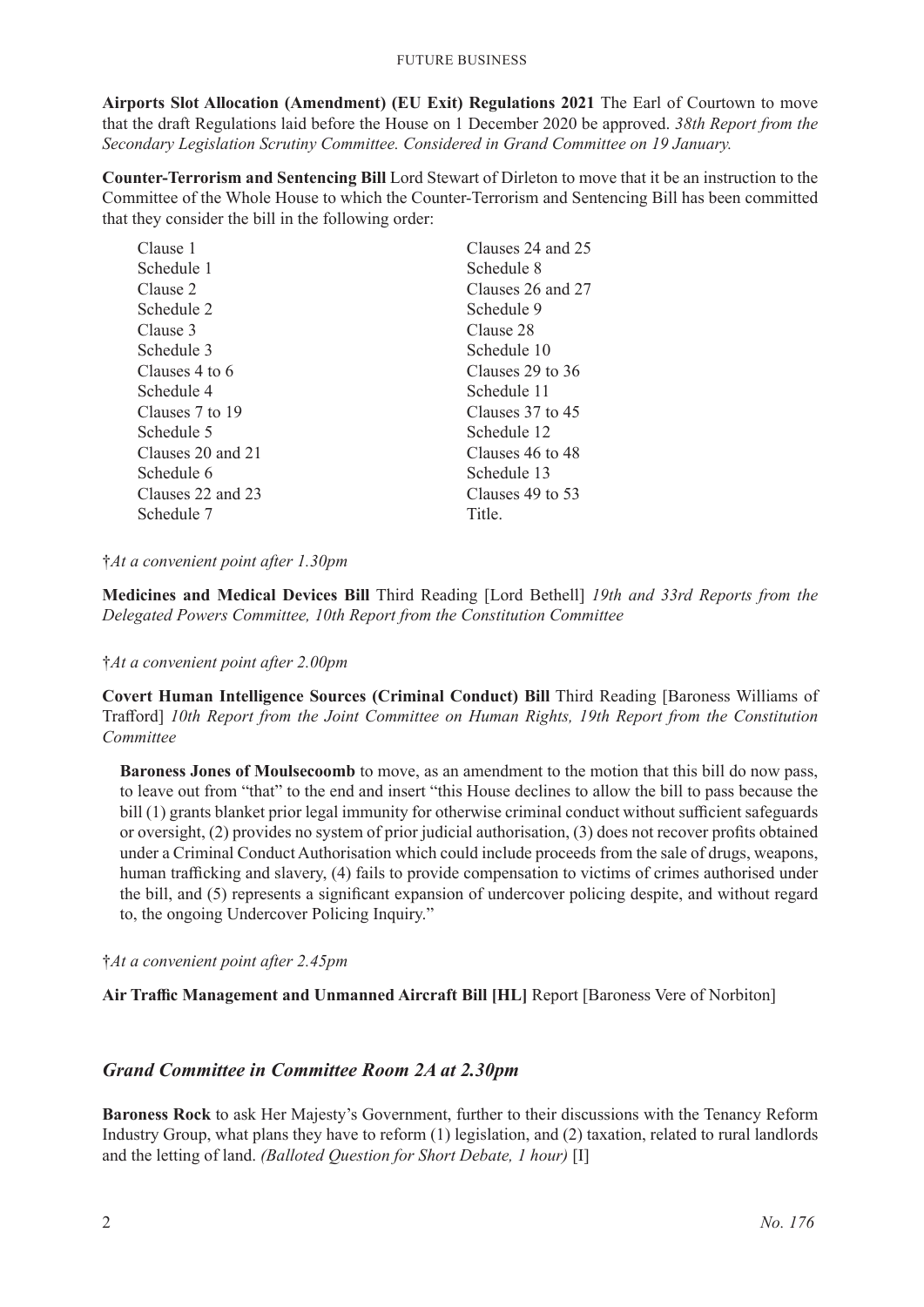#### †*At a convenient point after 3.45pm*

**Lord Lancaster of Kimbolton** to ask Her Majesty's Government what role the British Armed Forces are playing in support of the 'Global Britain' agenda. *(Balloted Question for Short Debate, 1 hour)* [I]

#### †*At a convenient point after 5.00pm*

**Baroness Deech** to ask Her Majesty's Government what assessment they have made of the report by the Community Security Trust *Campus Antisemitism in Britain 2018–2020*, published on 17 December, and in particular, the finding that the number of antisemitic incidents in universities has increased. *(Balloted Question for Short Debate, 1 hour)*

#### †*At a convenient point after 6.15pm*

**The Lord Bishop of St Albans** to ask Her Majesty's Government what assessment they have made of the reports by Church Action for Tax Justice (1) *Tax for the Common Good,* published in February 2019, and (2) *Fair Tax Now*, published on 4 January 2021. *(Balloted Question for Short Debate, 1 hour)*

# **Future Business**

# **Monday 25 January 2021 at 1.00pm**

#### *Oral questions (40 minutes)*

\***Lord Clement-Jones** to ask Her Majesty's Government what assessment they have made of the SolarWinds cyberattack, first reported on 13 December 2020; and what action they are taking in response.

\***Lord West of Spithead** to ask Her Majesty's Government, further to the statement on Integrated Review of Security, Defence, Development and Foreign Policy by the Prime Minister on 19 November 2020 (HC Deb, cols 488–9), how many of the new ships have been ordered; and, if none, when the first orders will be placed.

\***Lord Carrington** to ask Her Majesty's Government what guidance they are using to inform their plans to plant 30,000 hectares of trees per year.

\***Lord Haskel** to ask Her Majesty's Government, further to the report by the Office for National Statistics *Social capital in the UK: 2020*, published on 20 February 2020, what steps they are taking to rebuild improve social capital.

**Domestic Abuse Bill** Committee [Baroness Williams of Trafford] *21st and 28th Reports from the Delegated Powers Committee*

#### *Grand Committee in Committee Room 2A at 2.30pm*

**Lord Price** to move that the Grand Committee takes note of the Report from the Select Committee on Intergenerational Fairness and Provision *Tackling intergenerational unfairness* (HL Paper 329, Session 2017–19). (*3 hours*)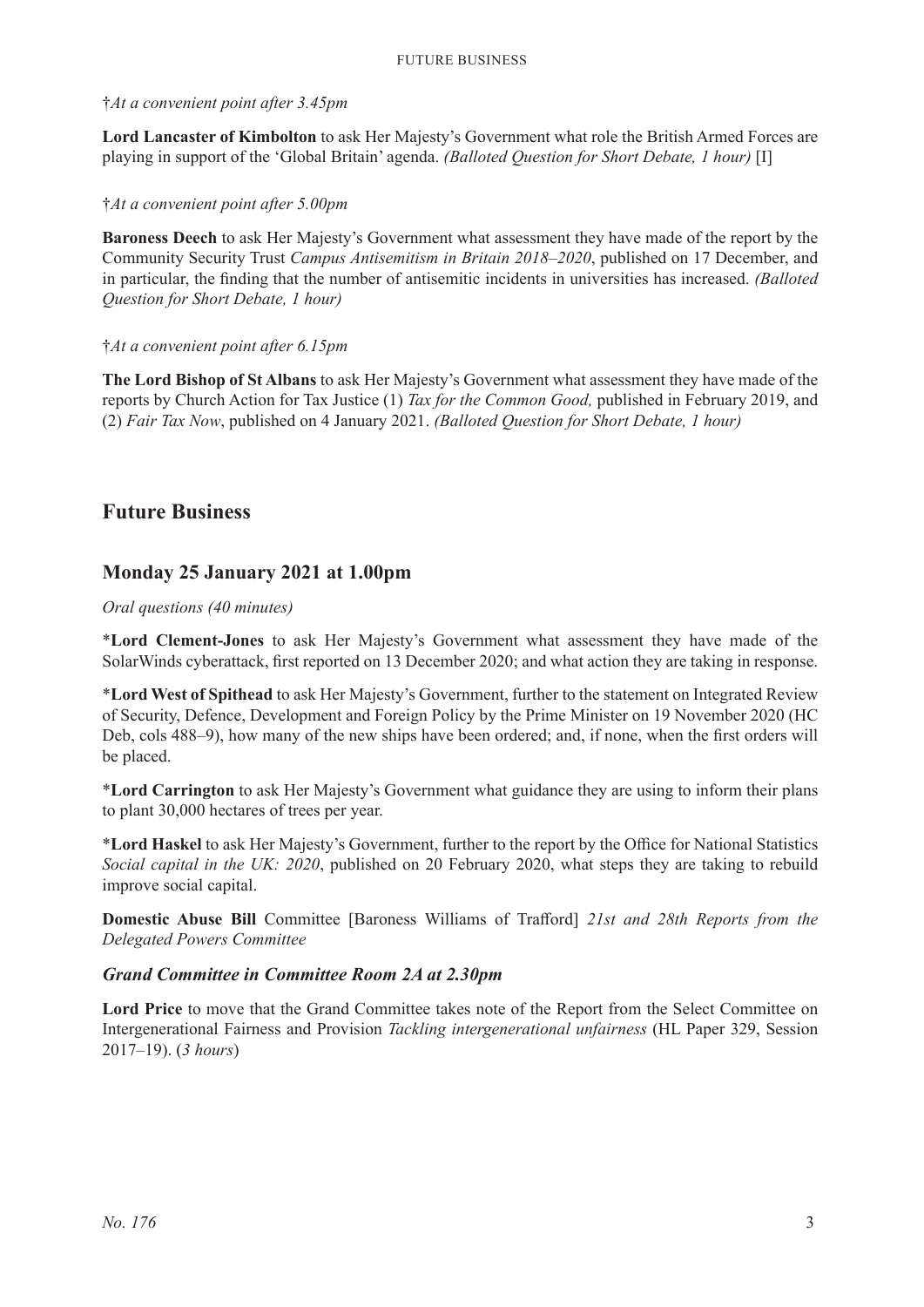# **Tuesday 26 January 2021 at 12 noon**

#### *Oral questions (40 minutes)*

\***Lord Roberts of Llandudno** to ask Her Majesty's Government what plans they have to increase the number of houses being built.

\***Baroness McIntosh of Pickering** to ask Her Majesty's Government what assessment they have made of the impact of the restrictions put in place to address the COVID-19 pandemic on (1) the income of businesses working in, and (2) jobs related to, the night-time economy; and what steps they are taking to address any such impact. [I]

\***Baroness Hoey** to ask Her Majesty's Government what plans they have to introduce legislation to decriminalise television licence evasion.

*Topical oral question. Ballot to be drawn at 1pm on Friday 22 January.*

**Counter-Terrorism and Sentencing Bill** Committee [Lord Stewart of Dirleton]

#### *Grand Committee in Committee Room 2A at 2.30pm*

**Fertilisers and Ammonium Nitrate Material (Amendment) (EU Exit) Regulations 2021** Consideration in Grand Committee [Lord Gardiner of Kimble] (*1 hour*)

**Operation of Air Services (Amendment) (EU Exit) Regulations 2020** Consideration in Grand Committee [Baroness Vere of Norbiton] *41st Report from the Secondary Legislation Scrutiny Committee (1 hour)*

**Drivers' Hours and Tachographs (Amendment) Regulations 2020** Consideration in Grand Committee [Baroness Vere of Norbiton] *41st Report from the Secondary Legislation Scrutiny Committee (1 hour)*

**West Yorkshire Combined Authority (Election of Mayor and Functions) Order 2021** Consideration in Grand Committee [Lord Greenhalgh] *41st Report from the Secondary Legislation Scrutiny Committee (1 hour)*

### **Wednesday 27 January 2021 at 12 noon**

#### *Oral questions (40 minutes)*

\***Lord Grocott** to ask Her Majesty's Government what plans they have to limit the size of the House of Lords.

\***Baroness Grender** to ask Her Majesty's Government what progress they have made towards preparing the legislation to end "no fault" evictions announced in the Queen's Speech on 19 December 2019.

\***Lord Holmes of Richmond** to ask Her Majesty's Government, further to Holocaust Memorial Day, what steps they are taking to improve education in schools about the Holocaust in order (1) to promote tolerance, and (2) to combat racism.

*Topical oral question. Ballot opens at 3pm on Thursday 21 January, to be drawn at 1pm on Monday 25 January.*

*It is expected that the Committee stage of the Domestic Abuse Bill will continue.*

#### *Grand Committee in Committee Room 2A at 2.30pm*

**Agricultural Products, Food and Drink (Amendment) (EU Exit) Regulations 2020** Consideration in Grand Committee [Lord Gardiner of Kimble] *41st Report from the Secondary Legislation Scrutiny Committee. Instrument not yet reported by the Joint Committee on Statutory Instruments (1 hour)*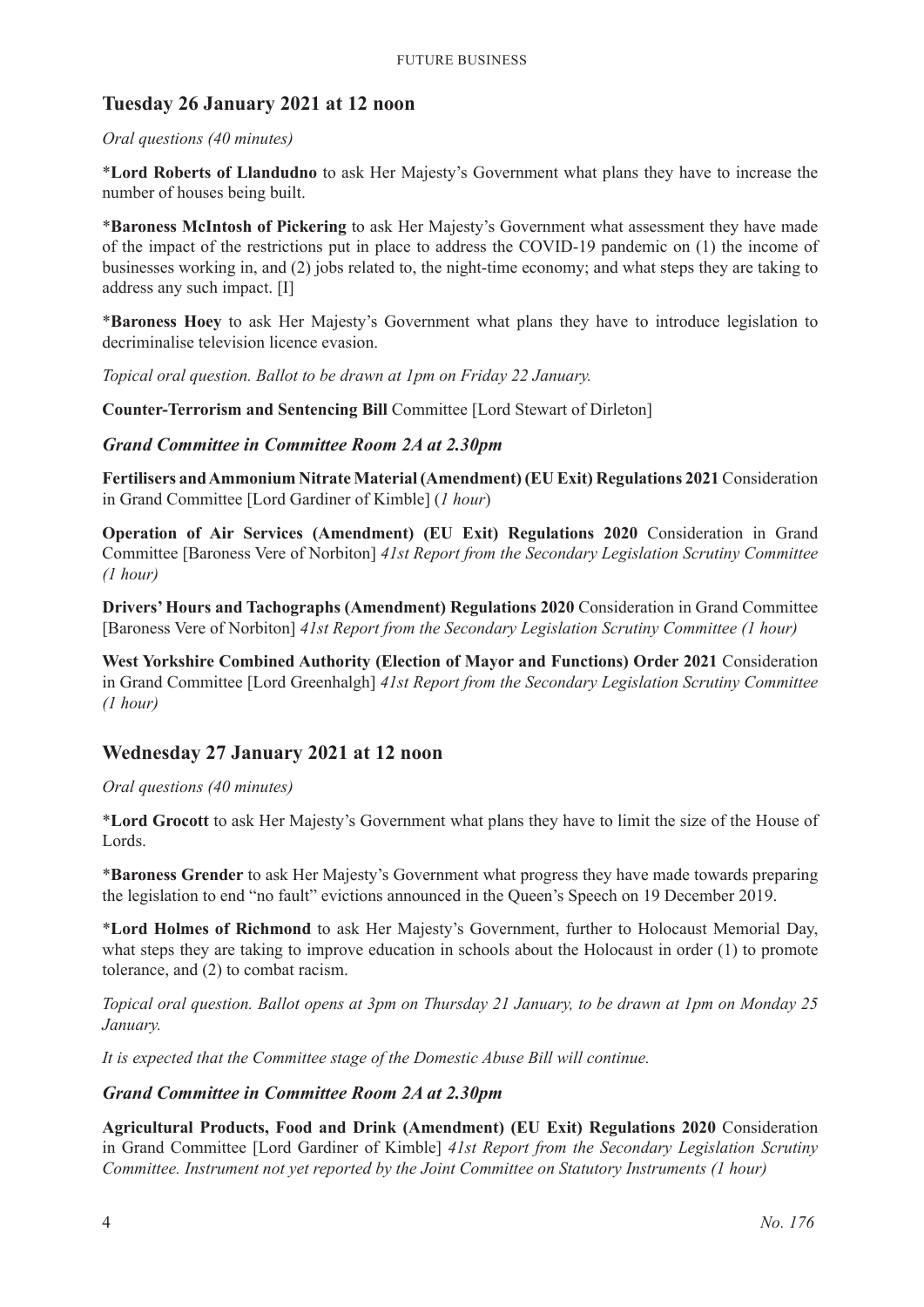**Organic Production (Organic Indications) (Amendment) (EU Exit) Regulations 2020** Consideration in Grand Committee [Lord Gardiner of Kimble] *Instrument not yet reported by the Joint Committee on Statutory Instruments (1 hour)*

**Government of Wales Act 2006 (Amendment) Order 2021** Consideration in Grand Committee [Baroness Bloomfield of Hinton Waldrist] (*1 hour*)

# **Thursday 28 January 2021 at 12 noon**

#### *Oral questions (40 minutes)*

\***Lord German** to ask Her Majesty's Government what assessment they have made of the impact of the United Kingdom–European Union Trade and Cooperation Agreement on musicians and musical enterprises seeking to work and tour in the European Union.

\***Lord Dubs** to ask Her Majesty's Government what steps they are taking to implement the United Kingdom–European Union Joint Political Declaration on Asylum and Returns.

\***Lord Balfe** to ask the Senior Deputy Speaker what plans the Procedure and Privileges Committee has to consult the House on the further steps that could be taken to implement the recommendations of the Lord Speaker's committee on the Size of the House.

*Topical oral question. Ballot opens at 3pm on Friday 22 January, to be drawn at 1pm on Tuesday 26 January.*

**Telecommunications Infrastructure (Leasehold Property) Bill** Third Reading [Baroness Barran]

**Financial Services Bill** Second Reading [Lord Agnew of Oulton]

†If the bill is read a second time, Lord Agnew of Oulton to move that the bill be committed to a Grand Committee.

#### *Grand Committee in Committee Room 2A at 2.30pm*

**Lord Forsyth of Drumlean** to move that the Grand Committee takes note of the Report from the Economic Affairs Committee *Social care funding: time to end a national scandal* (7th Report, Session 2017–19, HL Paper 392). (*3 hours*)

### **Monday 1 February 2021 at 1.00pm**

**Dean Godson**, and

†**Daniel Hannan** will be introduced as Barons.

#### *Oral questions (40 minutes)*

\***Baroness Coussins** to ask Her Majesty's Government what assessment they have made of reports that Iraqi interpreters are being targeted by militia groups because of their work with foreign militaries; and what steps they are taking to protect such interpreters who have worked for the British Armed Forces.

\***Lord Crisp** to ask Her Majesty's Government what plans they have to celebrate the World Health Organization's International Year of Health and Care Workers in 2021.

\***Lord Foulkes of Cumnock** to ask Her Majesty's Government what action they (1) have taken, and (2) plan to take, as a result of the Dunlop Review into UK Government Union capability.

\***Baroness Randerson** to ask Her Majesty's Government what assessment they have made of the impact of the end of the transition period of the United Kingdom's departure from the European Union on the logistics industry in the United Kingdom.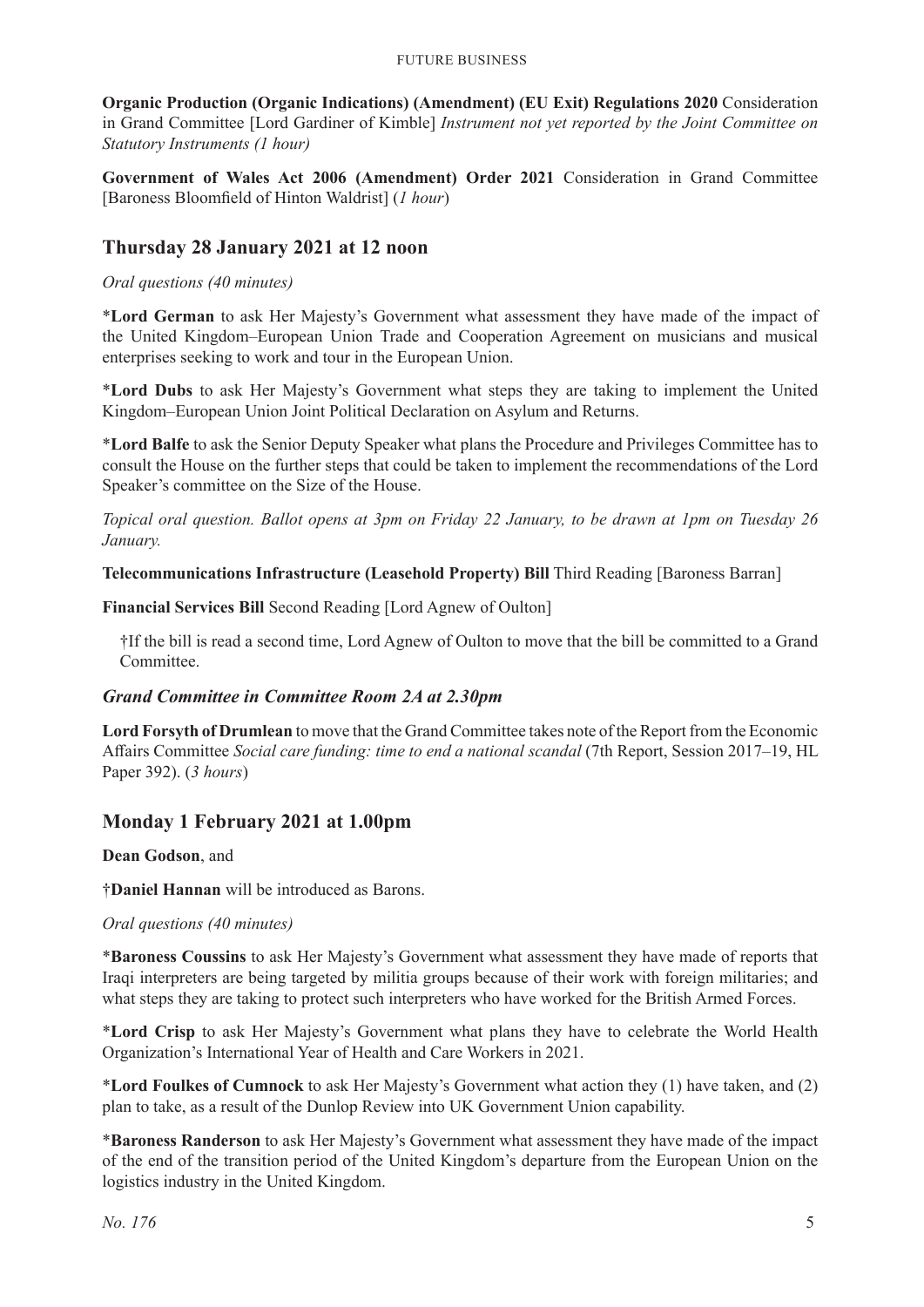# **Tuesday 2 February 2021 at 12 noon**

#### **The Rt Hon Richard Benyon**, and

**Peter Cruddas** will be introduced as Barons.

#### *Oral questions (40 minutes)*

\***Lord Storey** to ask Her Majesty's Government what assessment they have made of the provision of online learning for school pupils, and, in particular, for disadvantaged pupils.

\***Baroness Ritchie of Downpatrick** to ask Her Majesty's Government what steps they are taking to ensure that farmers continue to receive financial support following the United Kingdom's departure from the European Union.

\***Lord Rose of Monewden** to ask Her Majesty's Government what assessment they have made of the impact of the COVID-19 pandemic on the employment of young people; and what steps they are taking to address youth unemployment.

# **Wednesday 3 February 2021 at 12 noon**

#### *Oral questions (40 minutes)*

\***The Earl of Clancarty** to ask Her Majesty's Government what steps they plan to take to support the music sector with (1) touring, and (2) other work, in Europe.

\***Lord Caine** to ask Her Majesty's Government what plans they have to appoint a dedicated minister for the hospitality sector.

\***Lord Harris of Haringey** to ask Her Majesty's Government what plans they have to introduce annual reporting to Parliament on the state of national preparedness for top-tier risks in the National Risk Register.

# **Thursday 4 February 2021 at 12 noon**

#### *Oral questions (40 minutes)*

\***Lord Alton of Liverpool** to ask Her Majesty's Government what assessment they have made of the impact of remittances (1) on the United Kingdom economy, and (2) from the United Kingdom to the economies of developing countries.

\***Lord Berkeley** to ask Her Majesty's Government what assessment they have made of the report by Transport Focus *Fairer fares: the future of rail commuting*, published on 18 August 2020, in particular the recommendation to trial flexi-season tickets and other marketing initiatives to encourage rail travel as COVID-19 restrictions are lifted; and what discussions they have had with railway operators about conducting such trials.

\***Lord Farmer** to ask the Senior Deputy Speaker what plans there are for proceedings in the House of Lords to revert to physical only proceedings once the restrictions in place to address the COVID-19 pandemic are lifted.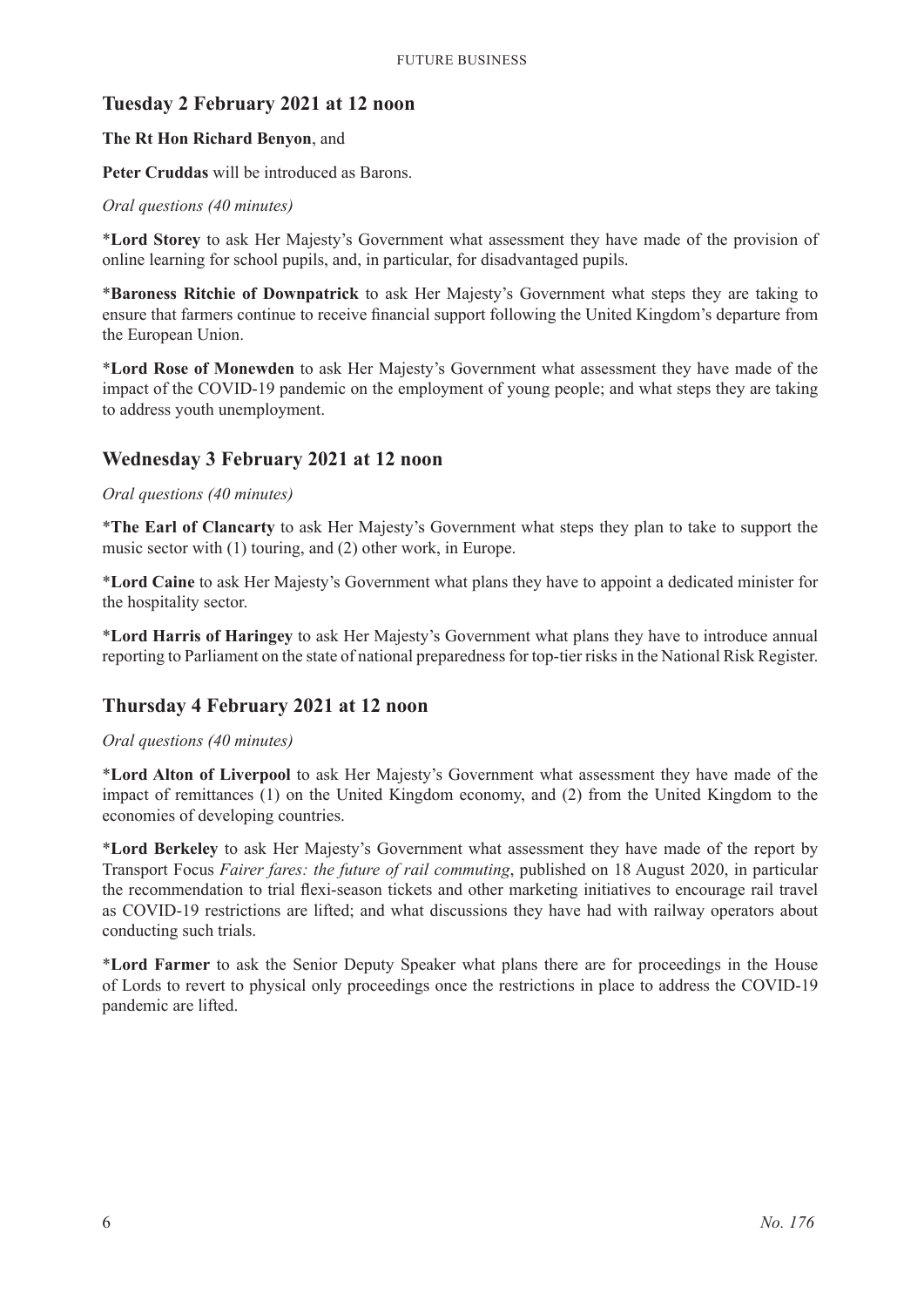# **Monday 8 February 2021 at 1.00pm**

**Stephanie Fraser** will be introduced as a Baroness.

#### *Oral questions (40 minutes)*

\***Lord Hay of Ballyore** to ask Her Majesty's Government when they plan to publish the report by William Shawcross on compensation for victims of Libyan-sponsored IRA terrorism; and what steps they are taking in response to the findings of that report.

\***Lord Ravensdale** to ask Her Majesty's Government what assessment they have made of the impact on (1) the East Midlands, and (2) Yorkshire, of not delivering the eastern leg of HS2 Phase 2B in full.

\***Baroness Anelay of St Johns** to ask Her Majesty's Government what assessment they have made of (1) the impact of the conflict in Tigray upon the stability of the Horn of Africa region, and (2) the implications of that conflict for their Overseas Development Assistance policy.

\***The Lord Bishop of St Albans** to ask Her Majesty's Government what assessment they have made of the potential (1) health, and (2) environmental, risks associated with approving genetically modified food production in the United Kingdom.

### **Tuesday 9 February 2021 at 12 noon**

**Sir Andrew Parker KCB** will be introduced as a Baron, and

**Dame Jacqueline Foster DBE** will be introduced as a Baroness.

#### *Oral questions (40 minutes)*

\***Baroness Hodgson of Abinger** to ask Her Majesty's Government what assessment they have made of the impact of (1) the COVID-19 pandemic, and (2) the subsequent restrictions put in place to address the pandemic, on those aged over 75.

\***Lord Black of Brentwood** to ask Her Majesty's Government what plans they have to ensure that people with osteoporosis have (1) equitable, and (2) timely, access to treatment.

\***Lord Lancaster of Kimbolton** to ask Her Majesty's Government what assessment they have made of the United Kingdom Overseas Territories' preparedness for humanitarian and disaster relief operations.

### **Wednesday 10 February 2021 at 12 noon**

#### *Oral questions (40 minutes)*

\***Lord Scriven** to ask Her Majesty's Government what assessment they have made of the number of people self-isolating who have been asked to do so as a result of testing positive for COVID-19.

\***Lord Lexden** to ask Her Majesty's Government what plans they have to make transfers of property between siblings exempt from inheritance tax.

\***Baroness McIntosh of Hudnall** to ask Her Majesty's Government what assessment they have made of the proportion of (1) the Cultural Recovery Fund, and (2) any other emergency support for the performing arts provided during the COVID-19 pandemic, that has directly benefited workers in that sector who are freelance.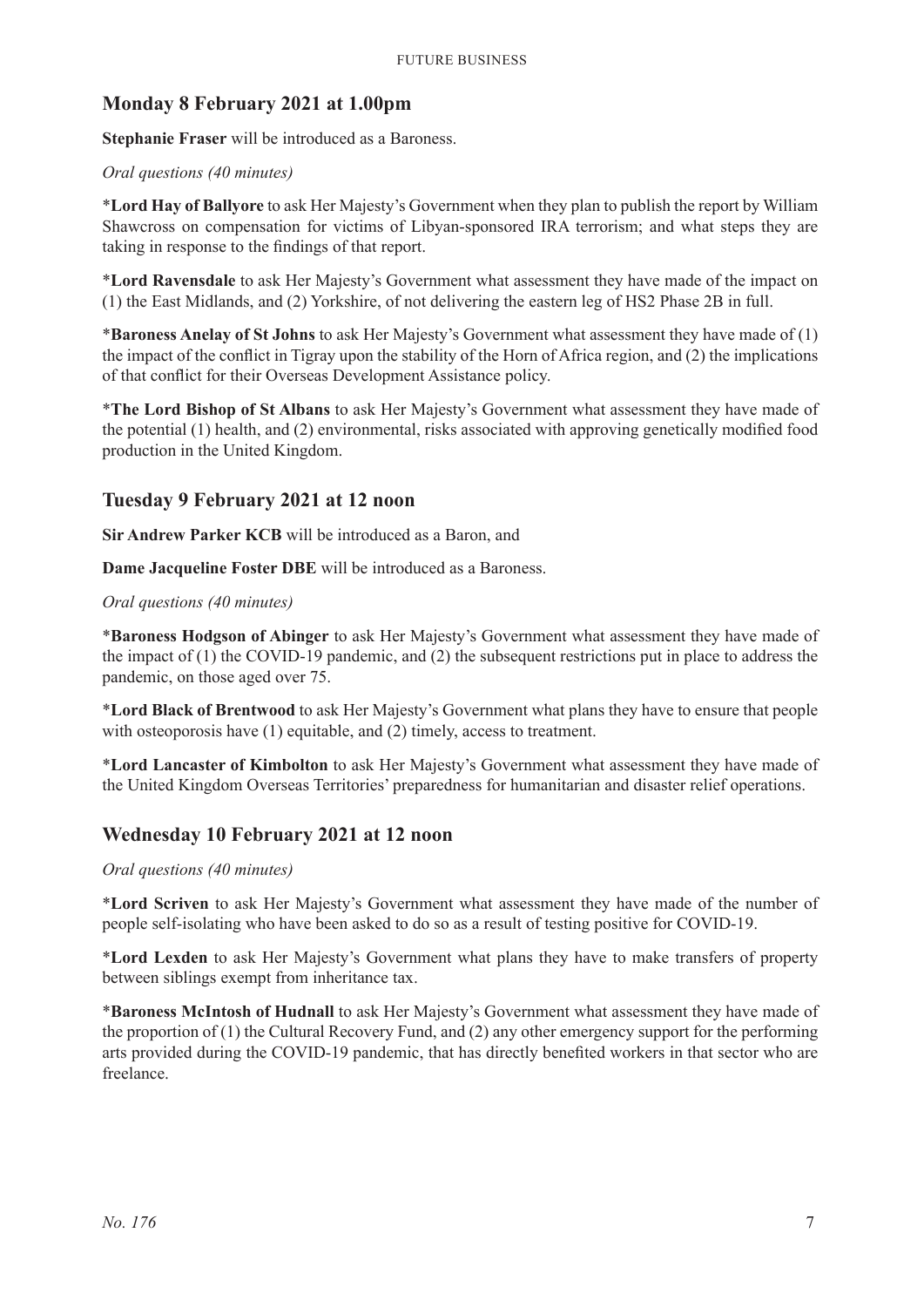# **Thursday 11 February 2021 at 12 noon**

#### **Sir Simon McDonald KCMG KCVO**, and

**Syed Kamall** will be introduced as Barons.

#### *Oral questions (40 minutes)*

\***Lord Young of Cookham** to ask Her Majesty's Government what progress they have made towards enabling access to Child Trust Funds by those with a learning disability.

\***Baroness Gardner of Parkes** to ask Her Majesty's Government what steps they are taking to enable dentists to reduce any backlog of patients requiring dental treatment as a result of the restrictions to address the COVID-19 pandemic.

\***Lord Blunkett** to ask Her Majesty's Government what estimate they have made of the number of children who are not eligible for face-to-face teaching who have not been able to access online teaching for more than 80 per cent of the normal timetable in (1) primary, and (2) secondary, schools in England since 5 January 2021.

# **Monday 15 February 2021 at 1.00pm**

#### *Oral questions (40 minutes)*

\***Baroness Kidron** to ask Her Majesty's Government, further to their call for views and evidence for the *Review of Representative Action Provisions, Section 189 Data Protection Act 2018*, published on 27 August 2020, what plans they have to reflect the views of the children consulted as part of the Review in changes to the Data Protection Act 2018.

\***Lord Moylan** to ask Her Majesty's Government what progress they have made in discussions with Transport for London on a financial settlement for (1) 2021/22, and (2) beyond.

\***Lord Greaves** to ask Her Majesty's Government what are their priorities for the improvement of the railway system in the north of England.

\***Baroness Massey of Darwen** to ask Her Majesty's Government what plans they have to address the impact of the COVID-19 pandemic on child and adolescent mental health; and whether any such plans include recommending the introduction of mindfulness sessions in schools for (1) pupils, and (2) staff.

### **Tuesday 16 February 2021 at 12 noon**

#### *Oral questions (40 minutes)*

\***Baroness Bennett of Manor Castle** to ask Her Majesty's Government what policies they plan to put in place in relation to the use of domestic energy efficiency retrofitting to meet their goal of net-zero carbon emissions by 2050.

\***Baroness Jones of Moulsecoomb** to ask Her Majesty's Government what are their aims for the outcome of COP26.

\***Baroness Cox** to ask Her Majesty's Government what is their response to the statement on 29 December 2020 by a United Nations Special Rapporteur, in relation to the government of the United States' sanctions on Syria, on the negative impact of unilateral coercive measures on the enjoyment of human rights.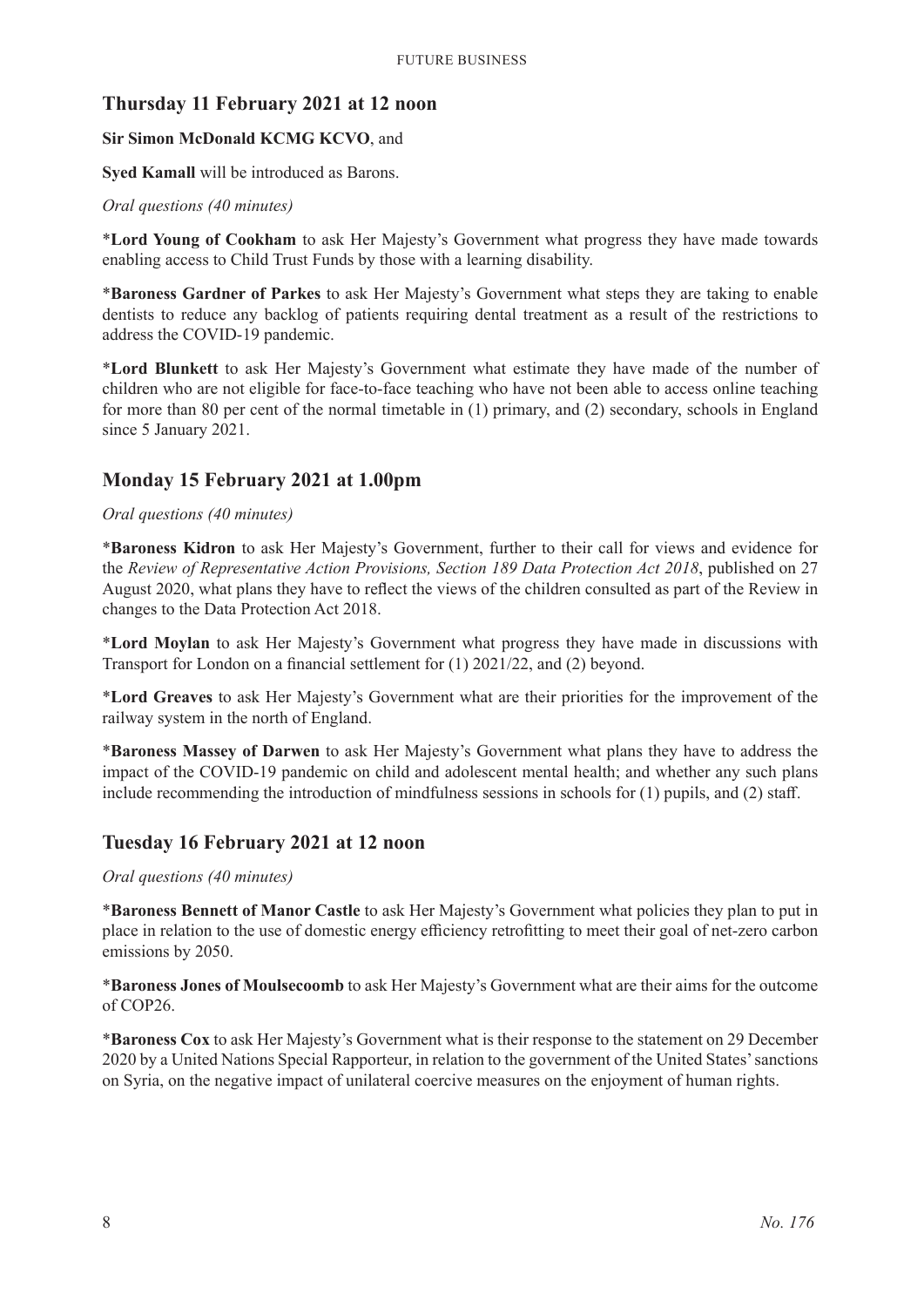# **Wednesday 17 February 2021 at 12 noon**

#### *Oral questions (40 minutes)*

†\***Lord Wallace of Saltaire** to ask Her Majesty's Government what plans they have to conduct their diplomatic relations with the government of the United States on the basis of sovereign equality.

†\***Lord Randall of Uxbridge** to ask Her Majesty's Government whether they have received any requests from Commonwealth countries to discuss reciprocal pension agreements in the last two years; and if so, which countries have made such requests.

†\***Lord Lingfield** to ask Her Majesty's Government what steps they plan to take to allow cadet forces to resume face-to-face activities.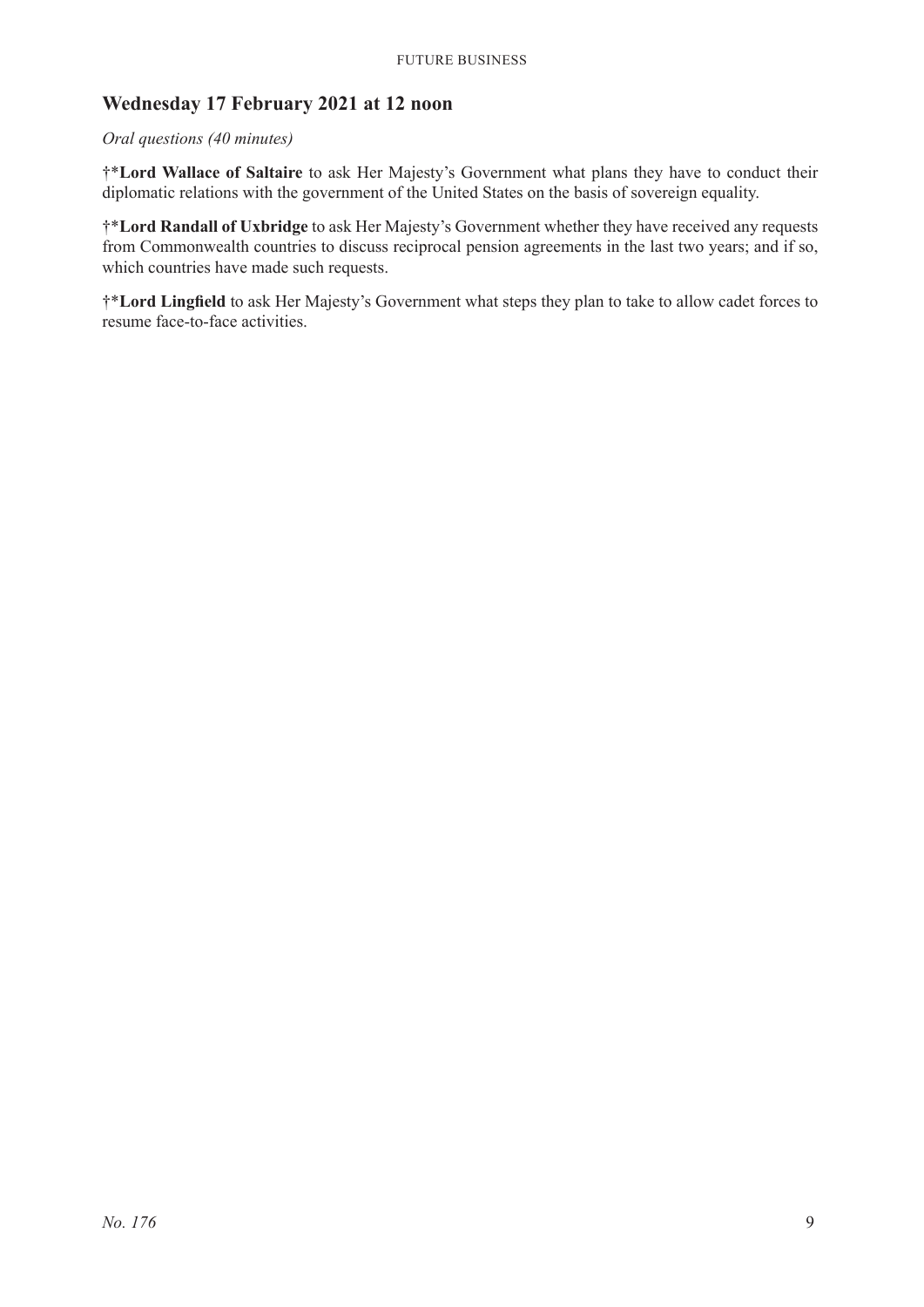# **Select Committee Reports**

*The date on which the report was published is in italics.*

**Lord Saville of Newdigate** to move that this House takes note of the Report from the Select Committee on the Bribery Act 2010 *The Bribery Act 2010: post-legislative scrutiny* (HL Paper 303, Session 2017– 19). *14 March 2019*

**Lord Patel** to move that this House takes note of the Report from the Science and Technology Committee *Forensic science and the criminal justice system: a blueprint for change* (3rd Report, Session 2017–19, HL Paper 333). *1 May 2019*

**Lord Howell of Guildford** to move that this House takes note of the Report from the International Relations Committee *The UK's relationship with the Pacific Alliance* (8th Report, Session 2017–19, HL Paper 386). *26 June 2019*

**Lord Gilbert of Panteg** to move that this House takes note of the Report from the Communications and Digital Committee *Public service broadcasting: as vital as ever* (1st Report, HL Paper 16). *5 November 2019*

**Lord Forsyth of Drumlean** to move that this House takes note of the Report from the Economic Affairs Committee *Off-payroll working: treating people fairly* (1st Report, HL Paper 50). *27 April 2020*

Lord Puttnam to move that this House takes note of the Report from the Democracy and Digital Technologies Committee *Digital Technology and the Resurrection of Trust* (HL Paper 77). *29 June 2020*

**The Earl of Kinnoull** to move that this House takes note of the Report from the European Union Committee *The Protocol on Ireland/Northern Ireland* (9th Report, HL Paper 66). *1 June 2020*

**Lord Krebs** to move that this House takes note of the Report from the Food, Poverty, Health and the Environment Committee *Hungry for change: fixing the failures in food* (HL Paper 85). *6 July 2020*

**Baroness Anelay of St Johns** to move that this House takes note of the Report from the International Relations and Defence Committee *The UK and Sub-Saharan Africa: prosperity, peace and development co-operation.* (1st Report, HL Paper 88). *10 July 2020*

**Lord Forsyth of Drumlean** to move that this House takes note of the Report from the Economic Affairs Committee *Universal Credit isn't working: proposals for reform* (2nd Report, HL Paper 105). *31 July 2020*

**Baroness Armstrong of Hill Top** to move that this House takes note of the Report from the Public Services Committee *A critical juncture for public services: lessons from COVID-19* (1st Report, HL Paper 167). *13 November 2020*

**Lord Grade of Yarmouth** to move that this House takes note of the Report from the Select Committee on the Social and Economic Impact of the Gambling Industry *Gambling Harm—Time for Action* (HL Paper 79). *2 July 2020*

**Baroness Donaghy** to move that this House takes note of the Report from the European Union Committee *The future UK–EU relationship on professional and business services* (13th Report, HL Paper 143). *13 October 2020*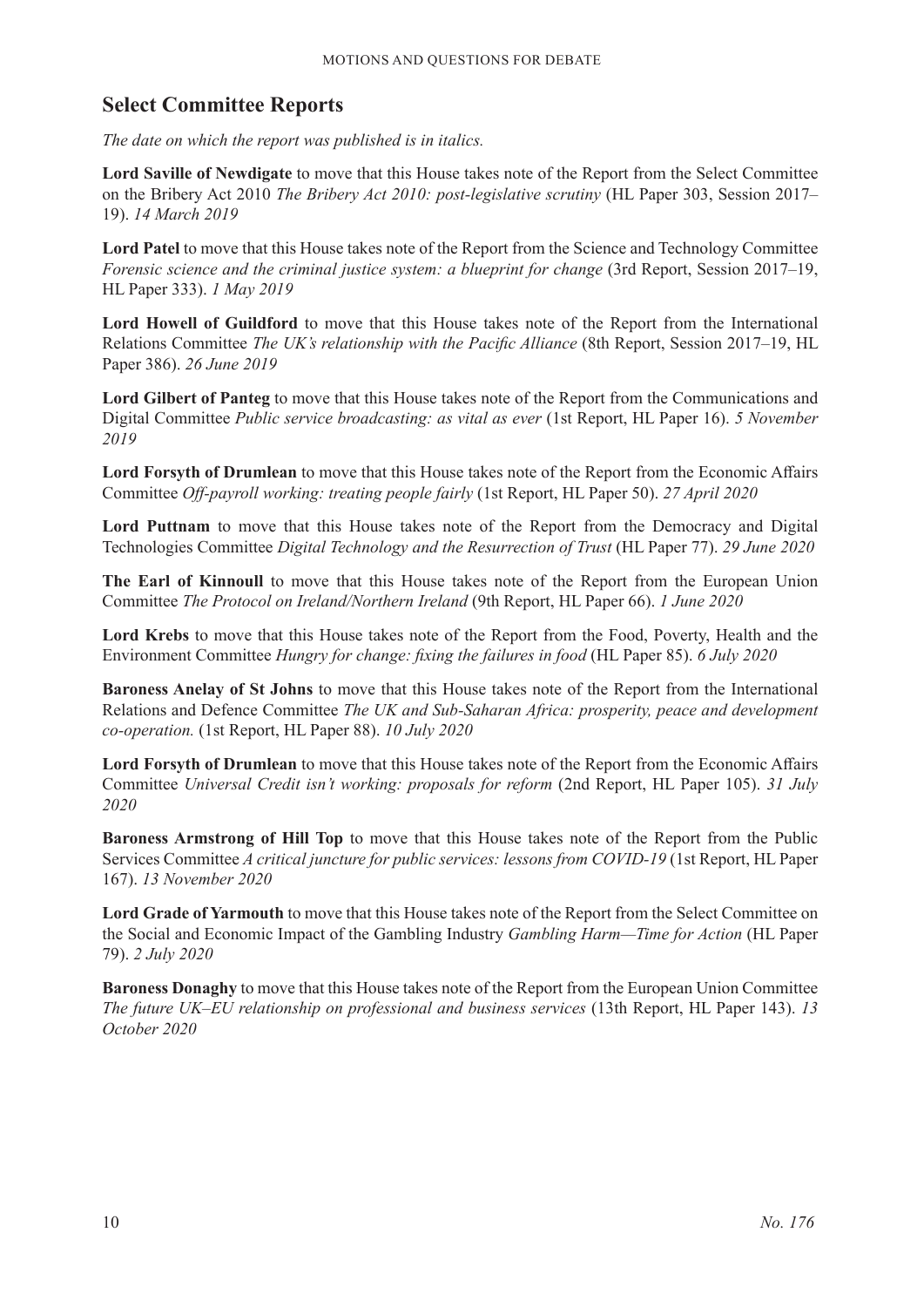# **Motions Relating to Delegated Legislation**

**Lord Rosser** to move that this House regrets that the Accreditation of Forensic Service Providers (Amendment) Regulations 2019 (SI 2019/1384) may inappropriately implement European Union legislation; notes concerns that the process may no longer meet the International Organization for Standardization standard and that United Kingdom courts may not accept evidence obtained under the new arrangement; and therefore calls on Her Majesty's Government to withdraw the Regulations until these issues have been addressed. *Special attention drawn to the instrument by the Secondary Legislation Scrutiny Committee, 1st Report*

**Baroness Thornton** to move that this House regrets that the National Health Service (General Dental Services Contracts and Personal Dental Services Agreements) (Amendment) Regulations 2019 (SI 2019/1445) further extends the piloting of the remuneration scheme for National Health Service dentists; further regrets that after eight years of pilots Her Majesty's Government still feels they have insufficient information; and calls on the Government to conclude the pilot by March 2022. *2nd Report from the Secondary Legislation Scrutiny Committee*

**Lord Rosser** to move that this House takes note of the Health Protection (Coronavirus, Public Health Information for Passengers Travelling to England) Regulations 2020 (SI 2020/567) and the Health Protection (Coronavirus, International Travel) (England) Regulations 2020 (SI 2020/568). *Special attention drawn to the instrument by the Secondary Legislation Scrutiny Committee, 18th Report*

Lord Hunt of Kings Heath to move that this House regrets that the Health Protection (Coronavirus, International Travel) (England) Regulations 2020 (SI 2020/568) have been laid without making available to Parliament the advice from the Scientific Advisory Group for Emergencies used to inform the development of those Regulations. *Special attention drawn to the instrument by the Secondary Legislation Scrutiny Committee, 18th Report*

**Baroness Randerson** to move that this House regrets that the Town and Country Planning (Border Facilities and Infrastructure) (EU Exit) (England) Special Development Order 2020 (SI 2020/928) will have considerable implications for the haulage industry and the local areas that these measures will affect, and regrets that the failure of Her Majesty's Government to prepare for Brexit has required these measures to be implemented. *Special attention drawn to the instrument by the Secondary Legislation Scrutiny Committee, 26th Report*

**Lord Berkeley** to move that this House regrets that the Channel Tunnel (Arrangements with the Kingdom of the Netherlands) Order 2020 does not provide that frontier controls on rail passenger services may take place on moving trains for the benefit and convenience of passengers. *26th Report from the Secondary Legislation Scrutiny Committee*

**Lord Falconer of Thoroton** to move that this House regrets that the Prosecution of Offences (Custody Time Limits) (Coronavirus) (Amendment) Regulations 2020 do not provide sufficient measures to address the backlog of Crown Court trials; and that this House agrees with the conclusion of the 27th Report of the Secondary Legislation Scrutiny Committee which states that the extension of remand periods "delays justice for both the defendant and the victim and may add to the difficulties that prisons are facing during the pandemic. Extending remand can have extremely detrimental effects on the mental health of the individual and on the welfare of their families". *Special attention drawn to the instrument by the Secondary Legislation Scrutiny Committee, 27th Report*

**Lord Foster of Bath** to move that this House takes note of the Audiovisual Media Services Regulations 2020 (SI 2020/1062). *Special attention drawn to the instrument by the Secondary Legislation Scrutiny Committee, 30th Report*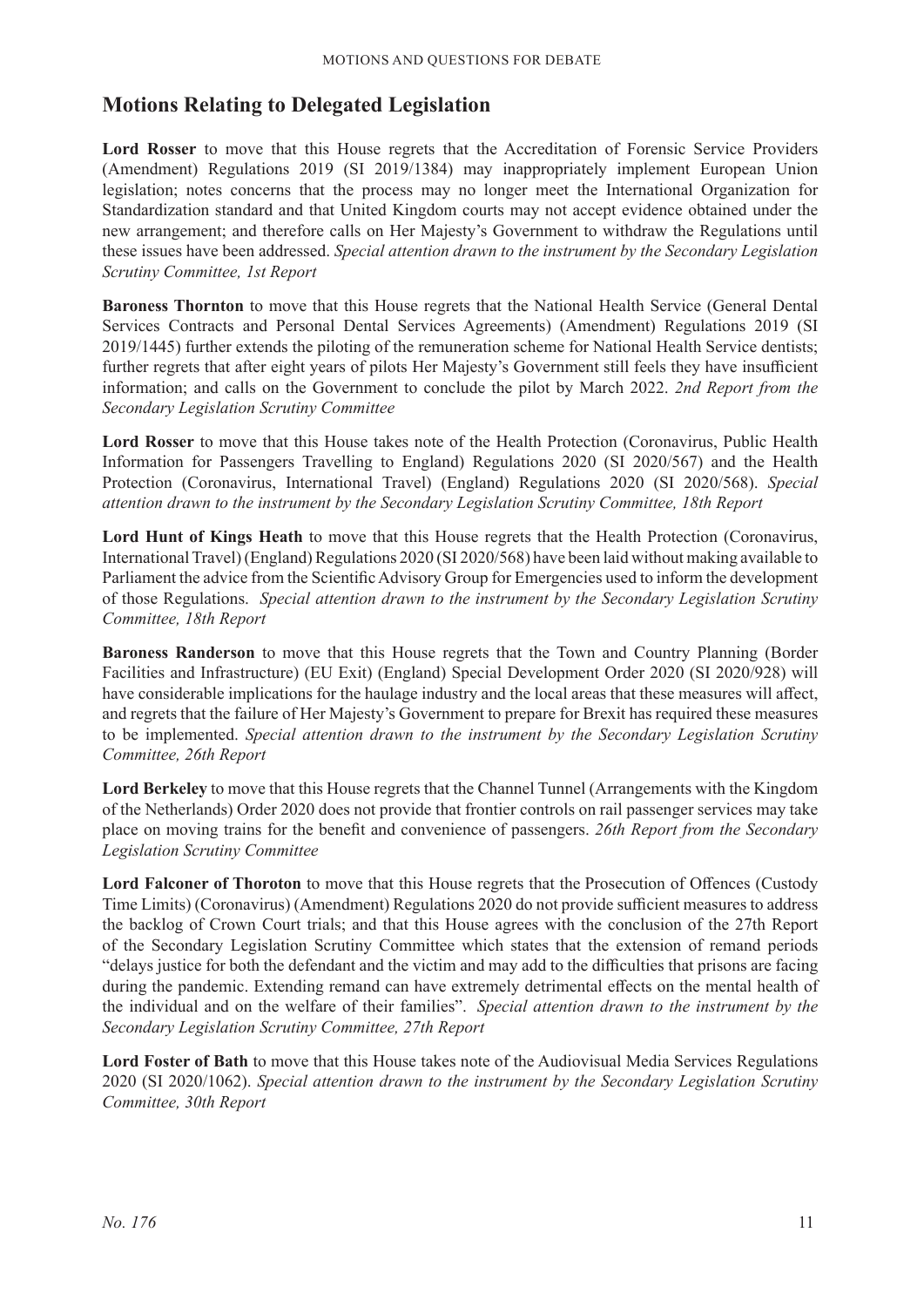**Lord Green of Deddington** to move that this House regrets that the Statement of changes in Immigration Rules, published on 22 October 2020, does not provide a clear and comprehensible description of the changes proposed, nor of their likely effect. *Special attention drawn to the instrument by the Secondary Legislation Scrutiny Committee, 33rd Report*

**Earl Attlee** to move that this House regrets that the Road Vehicles (Construction and Use) (Amendment) Regulations 2020 (SI 2020/1178) have no business case because very few commercial operators use unsuitable tyres on a front steering axle and for private operators, and that the cost of compliance with the Regulations would be comparable to the annual cost of insurance of the relevant vehicle. *33rd Report from the Secondary Legislation Scrutiny Committee*

**Lord Berkeley** to move that this House regrets that the Clean Air Zones Central Services (Fees) (England) Regulations 2020 (SI 2020/1444), in providing for a fixed transaction charge of £2 for local authorities, and in failing to allow local authorities to set charges for vehicles which do not comply with the requirements of Clean Air Zones, do not provide sufficient incentives for local authorities to introduce these charges. *40th Report from the Secondary Legislation Scrutiny Committee*

**Lord Green of Deddington** to move that this House regrets that the Statement of Changes in Immigration Rules (HC1043), published on 10 December 2020, does not permit a clear understanding of (1) the policy objective, and (2) the intended implementation, of the changes being made to the Rules. *Special attention drawn to the instrument by the Secondary Legislation Scrutiny Committee, 40th Report*

**Lord Ponsonby of Shulbrede** to move that this House regrets that the Public Health (Coronavirus) (Protection from Eviction) (England) Regulations 2021 only provide protection from eviction for residential tenancies until the end of 21 February 2021, and regrets that these Regulations permit evictions for arrears that have built up since the start of the pandemic, and that a case is deemed to involve substantial rent arrears if the amount of unpaid arrears outstanding is at least equivalent to six months' rent, which contravenes Her Majesty's Government's commitment that nobody would lose their home because of the COVID-19 pandemic. *42nd Report from the Secondary Legislation Scrutiny Committee*

# **Motions Relating to Treaties**

**Lord Collins of Highbury** to move that this House takes note of the Agreement between the United Kingdom and the United States of America on Technology Safeguards associated with United States Participation in Space Launches from the United Kingdom, laid before the House on 16 October. *Special attention drawn by the European Union Committee, 17th Report*

**Lord Teverson** to move that this House takes note of the Framework Agreement on Fisheries between the United Kingdom and Norway, laid before the House on 19 October. *Special attention drawn by the European Union Committee, 17th Report*

# **Balloted Questions for Short Debate**

#### *Time limit 1 hour.*

**Baroness Finlay of Llandaff** to ask Her Majesty's Government what assessment they have made of the report by the Commission on Alcohol Harm 2020 *'It's everywhere' – alcohol's public face and private harm*, published on 14 September 2020. (*Department of Health and Social Care*)

**Lord Foster of Bath** to ask Her Majesty's Government what assessment they have made of the impact of the United Kingdom–European Union Trade and Cooperation Agreement on musicians who want to work in the European Union. (*Department for Digital, Culture, Media and Sport*)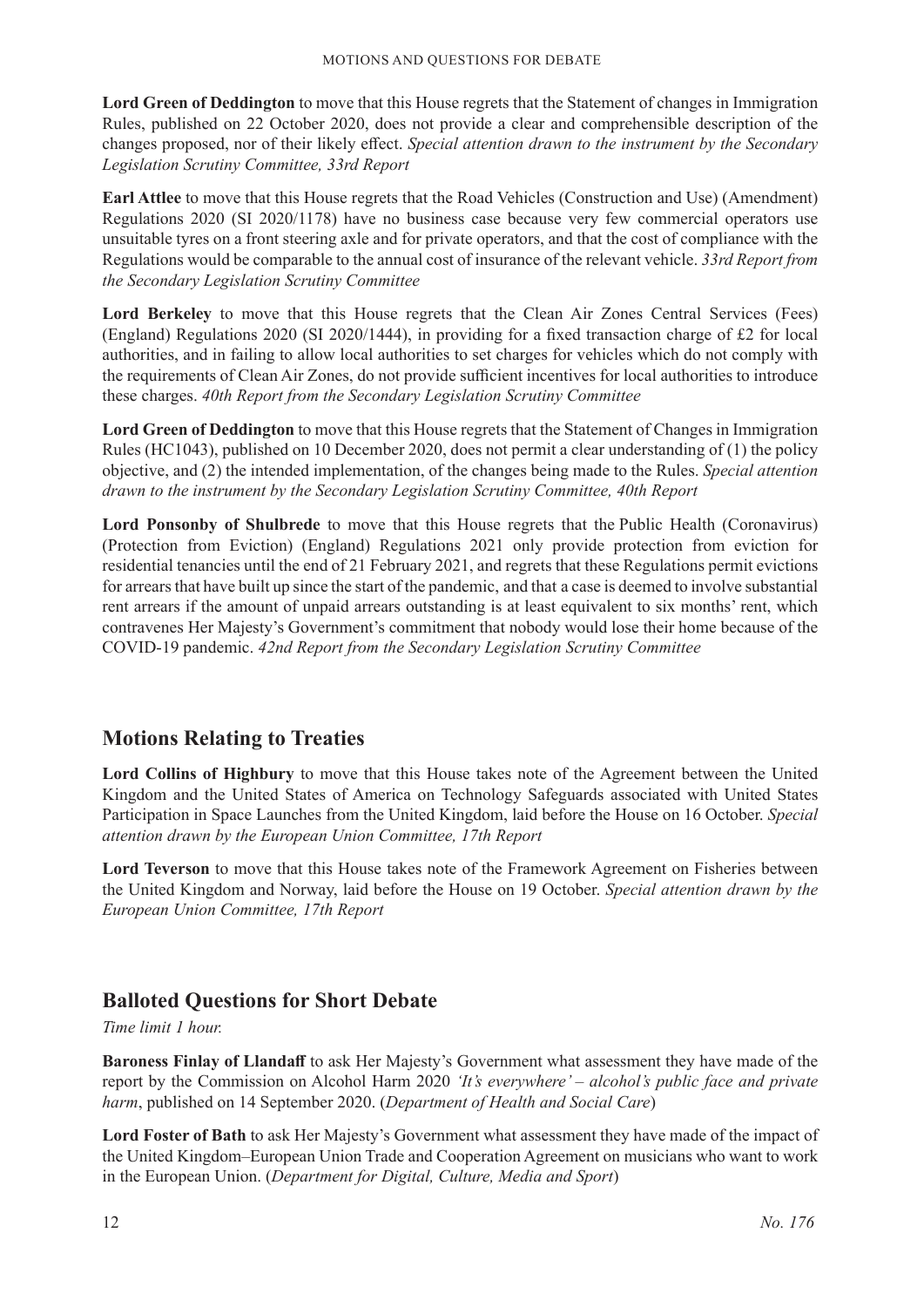**Lord German** to ask Her Majesty's Government what assessment they have made of the paper by the Welsh Government *Reforming our Union—Shared Governance in the UK*, published on 10 October 2019. (*Cabinet Office*)

**Baroness Coussins** to ask Her Majesty's Government what assessment they have made of the impact of COVID-19 in South America. (*Foreign, Commonwealth and Development Office*)

**The Lord Bishop of Durham** to ask Her Majesty's Government what assessment they have made of the report by the Child Poverty Action Group and the Church of England *Poverty in the pandemic: an update on the impact of coronavirus on low-income families and children*, published on 14 December 2020. (*Department for Work and Pensions*)

**Lord Greaves** to ask Her Majesty's Government what assessment they have made of the future of driven grouse shooting in England. (*Department for Environment, Food and Rural Affairs)*

**Baroness Cox** to ask Her Majesty's Government what assessment they have made of the designation of Nigeria as a Country of Particular Concern by the government of the United States. (*Foreign, Commonwealth and Development Office*)

**Baroness Anelay of St Johns** to ask Her Majesty's Government what is their assessment of the progress made by the World Health Organization in responding to the COVID-19 pandemic. (*Department of Health and Social Care*)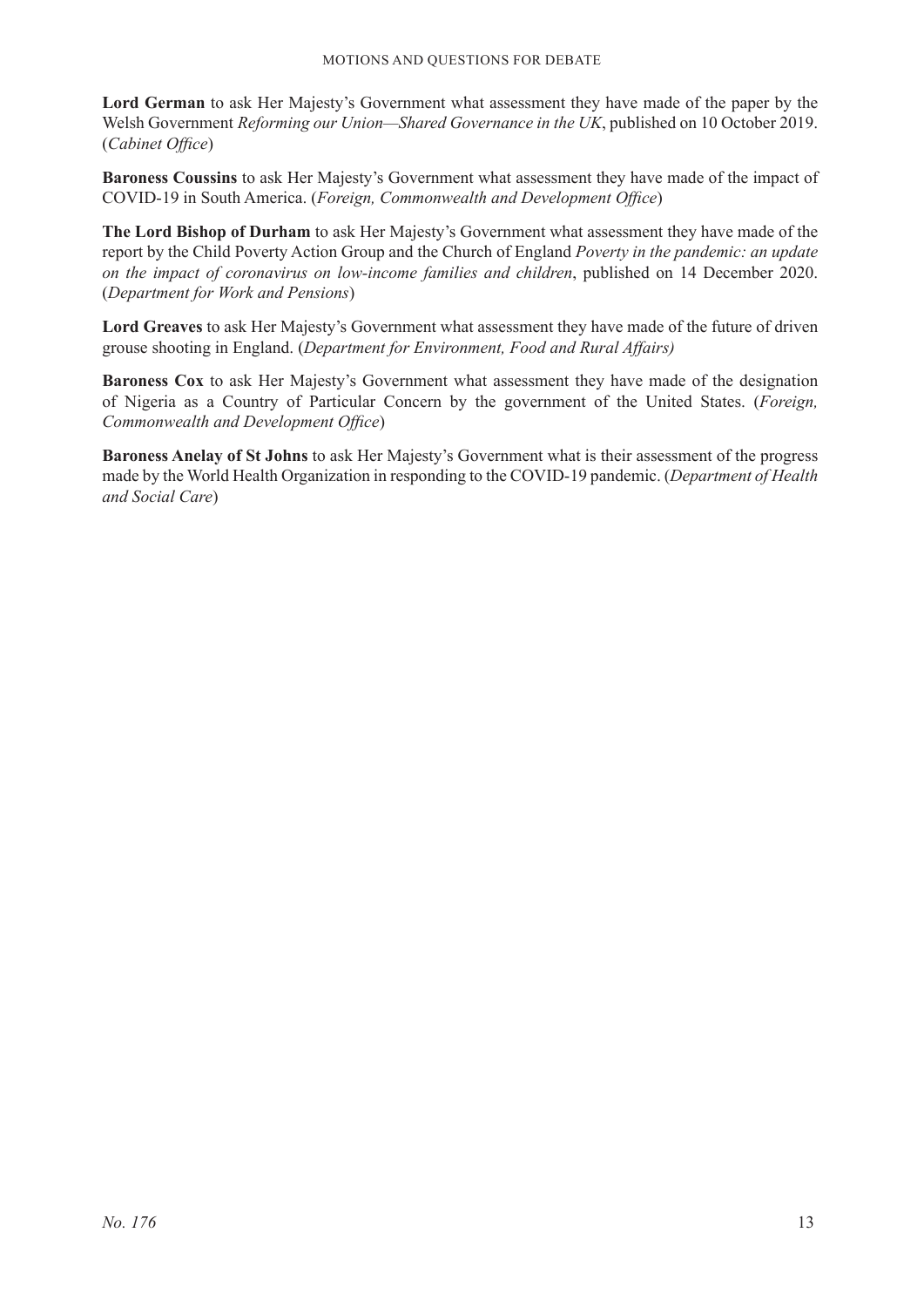# **Questions for Written Answer**

*Tabled on 20 January and due for answer by 3 February.*

**Lord Aberdare** to ask Her Majesty's Government what assessment they have made of the number of apprentices in England leaving apprenticeships early during the COVID-19 pandemic as a result of (1) furlough, and (2) redundancy, broken down by industry sector. HL12327

**Lord Alton of Liverpool** to ask Her Majesty's Government what assessment they have made of the statement from the UNHCR on 19 January concerning the impact of the conflict in Tigray on Eritrean refugee camps in the region. HL12328

**Lord Alton of Liverpool** to ask Her Majesty's Government what assessment they have made of the damage to cultural monuments and artefacts caused by the conflict in Tigray; and whether they intend to ask UNESCO for its response to any such assessment. HL12329

**Lord Berkeley** to ask Her Majesty's Government what assessment they have made of the impact that the proposed reduction in the rail budget for Transport for the North will have on their levelling-up agenda. HL12330

**Lord Berkeley** to ask Her Majesty's Government, what planning permissions have been sought and given for the White Cliffs inland border facility near Dover; what other permissions are (1) needed, (2) have been sought, and (3) have been given; what works have started without any planning permission; what consultation with local residents has taken place; what compensation will be payable to local residents; how long the facility is planned to remain in place; and what assurances they have given about reinstatement of the site at the end of its period of operation. HL12331

**Lord Boateng** to ask Her Majesty's Government what assessment they have made of (1) the presidential election in Uganda, and (2) whether that election was free and fair; and what representations they have made to (a) President Museveni, and (b) the government of Uganda, about the conduct of the security forces (i) during, and (ii) in the period after, that election towards opposition candidates and parties.

HL12332

**Lord Boateng** to ask Her Majesty's Government when their High Commissioner to Uganda last met (1) Bobi Wine, and (2) President Museveni; what assessment they have made of continuing to provide any Overseas Development Assistance to Uganda; and what plans they have to make representations to the government of Uganda about (a) the release from house arrest of Bobi Wine, and (b) ending any harassment of opposition parties. HL12333

**Lord Bradley** to ask Her Majesty's Government what are the current waiting times for NHS child and adolescent mental health services in each region of England. HL12334

**Lord Campbell-Savours** to ask Her Majesty's Government what was the total number of (1) Oxford/ AstraZeneca, and (2) Pfizer/BioNTech, COVID-19 vaccine vials allocated to the UK held in stock in each month in (a) 2019, and (b) 2020. HL12335

**Lord Campbell-Savours** to ask Her Majesty's Government on what date the Vaccine Manufacturing and Innovation Centre at the Harwell Science and Innovation Campus will be fully operational for the manufacture of vaccines. HL12336

**Lord Campbell-Savours** to ask Her Majesty's Government whether their investment in the rapid deployment facility for COVID-19, announced on 17 May 2020, has been allocated; and whether the facility is operational. HL12337

**Lord Campbell-Savours** to ask Her Majesty's Government what is the estimated vaccine production manufacturing capacity of the Vaccine Manufacturing and Innovation Centre at the Harwell Science and Innovation Campus. HL12338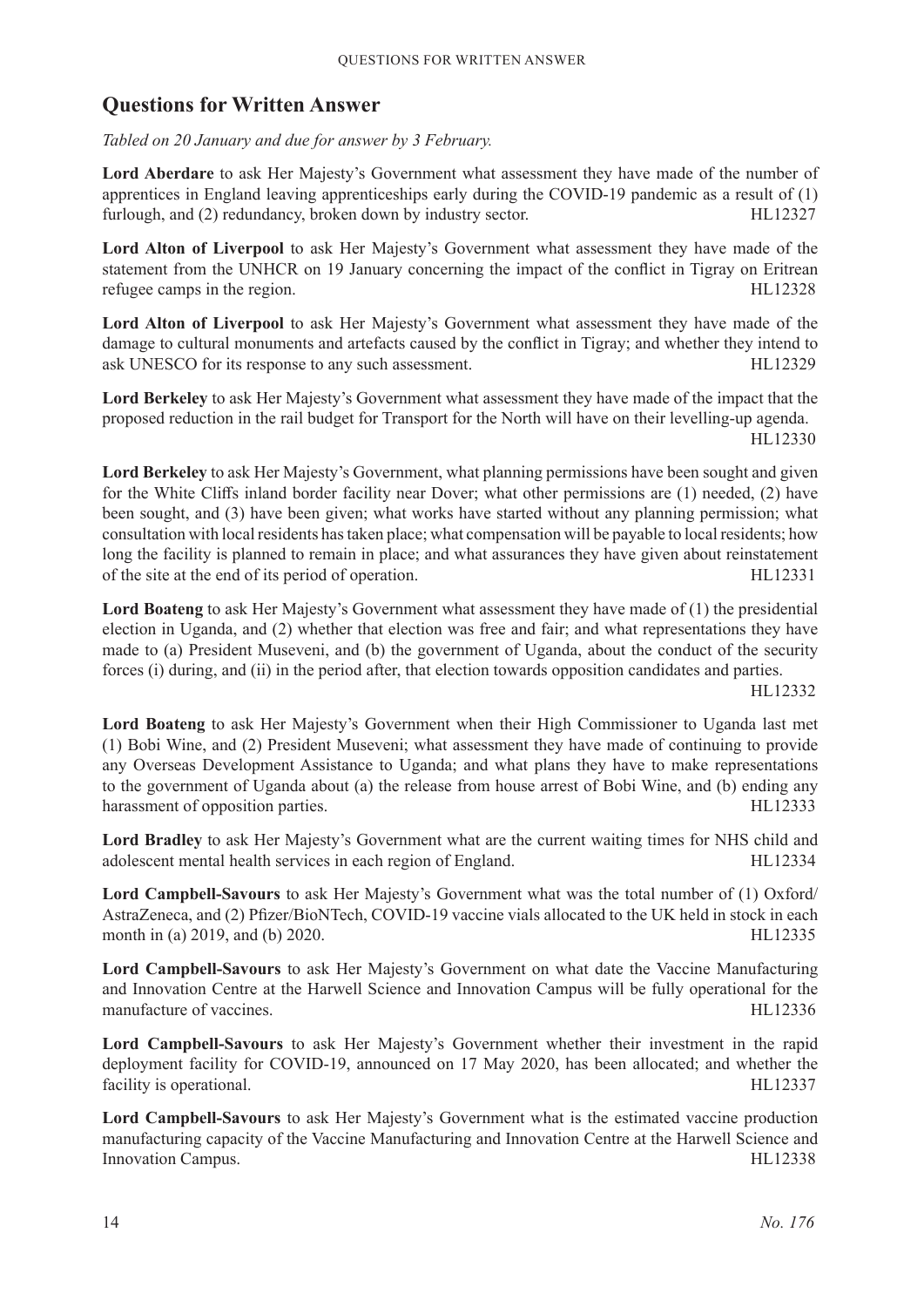**Lord Campbell-Savours** to ask Her Majesty's Government whether they plan to publish the details of the contract they have with AstraZeneca for the supply of 30 million COVID-19 vaccine doses and vials; if so, (a) when, and (b) how; and if not, why not.  $HL12339$ 

**Lord Campbell-Savours** to ask Her Majesty's Government whether they plan to publish the details of their contracts with (1) Pfizer/BioNTech for the supply of 30 million MRNA COVID-19 vaccines, (2) Janssen for the supply of 30 million doses of the AD26COV25 vaccine, (3) GSK Sanofi Pasteur for 60 million doses of the proton adjuvanted vaccine, (4) Novavax for 60 million doses of the NVXCOV2373 vaccines, and (5) Valneva for 60 million doses of the VLA2001 vaccine; if so, (a) when, and (b) how; and if not, why not. HL12340

**Lord Carrington** to ask Her Majesty's Government whether the replacement of field drains will qualify for support under the new Environmental Land Management schemes. HL12341

**The Lord Bishop of Durham** to ask Her Majesty's Government on what date they plan to commence hosting "reconciliation events" with individuals from the Windrush generation. HL12342

**Baroness Goudie** to ask Her Majesty's Government what assessment they have made of the US Secretary of State's description on 19 January of the government of China's treatment of Uighurs as a genocide.

HL12343

**Lord Greaves** to ask Her Majesty's Government what assessment they have made of the ability of local authorities (1) to support the administration of elections scheduled to take place during the COVID-19 pandemic, and (2) to enable the provision of staff to administer such elections on 6 May. HL12344

**Lord Greaves** to ask Her Majesty's Government what assessment they have made of the performance of Royal Mail in providing a universal postal service during the COVID-19 pandemic; how many instances they have recorded of a failure to provide such a service in specific areas; and (1) where, and (2) when, any such failures have occurred. HL12345

**Lord Greaves** to ask Her Majesty's Government whether (1) electrification, (2) junction improvements, (3) improved signalling, and (4) new terminal facilities, for rail freight networks are assessed through (a) the Rail Network Enhancements Pipeline, or (b) the Governance for Railway Investment Projects scheme and its successor; and if so, how, in each case, they are assessed as priorities by comparison with improvements directed at passenger services. HL12346

**Lord Hannay of Chiswick** to ask Her Majesty's Government, further to the Written Answer by Lord Bethell on 19 January (HL11665), what steps they are taking to ensure that the vaccine record card which will be issued to patients by the NHS will be recognised as an International Certificate of Vaccination or Prophylaxis. HL12347

**Baroness Hayter of Kentish Town** to ask Her Majesty's Government when they expect to publish (1) the Dunlop Review into the UK Government Union capability, and (2) the Review of Intergovernmental Relations. HL12348

**Baroness Hooper** to ask Her Majesty's Government whether any aspects of their free trade agreement with the government of Turkey could (1) apply to, or (2) include, the Turkish Republic of Northern Cyprus. HL12349

**Lord Hylton** to ask Her Majesty's Government what assessment they have made of whether the evacuation of foreign military forces from Libya began on 23 January, as scheduled in the ceasefire agreement of 23 October 2020; and if they have made no such assessment, what assessment they have made of how this process of evacuation may begin. The same of the state of the state of the HL12350 HL12350

**Lord Jones of Cheltenham** to ask Her Majesty's Government what plans they have to meet any funding shortfall as a result of the impact of the COVID-19 pandemic on charitable donations for research projects into brain tumours. HL12351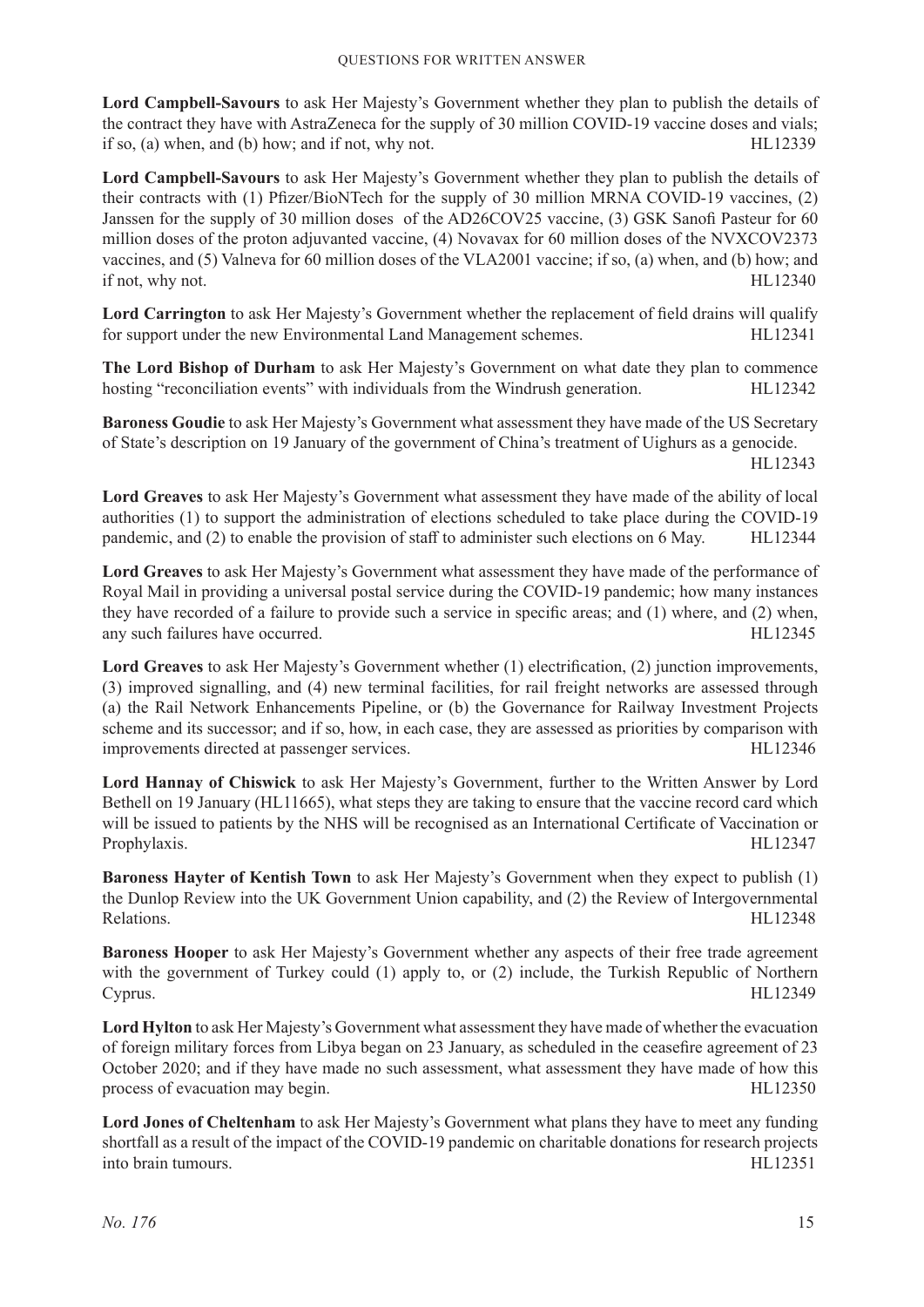**Lord Jones of Cheltenham** to ask Her Majesty's Government what plans they have to make the UK a global leader in addressing brain tumours. The same state of the state of the HL12352

**Lord Jones of Cheltenham** to ask Her Majesty's Government what assessment they have made of the impact on (1) patients, (2) care homes, and (3) hospices, of brain tumour operations which have been delayed as a result of the COVID-19 pandemic. HL12353

Lord Jones of Cheltenham to ask Her Majesty's Government what assessment they have made of the potential additional costs since 1 January 2021 to a five-member musical troupe of touring in three countries in the EU. HL12354

**Baroness Kennedy of Cradley** to ask Her Majesty's Government what assessment they have made of the political situation in Tunisia. The extension of the extension of the extension of the extension of the extension of the extension of the extension of the extension of the extension of the extension of the extension of the

**Baroness Kennedy of Cradley** to ask Her Majesty's Government what assessment they have made of the political situation in Malawi. HL12356

**Baroness Kennedy of Cradley** to ask Her Majesty's Government what assessment they have made of the role of the African Union in Africa. HL12357

**Baroness Kennedy of Cradley** to ask Her Majesty's Government what assessment they have made of the validity of the presidential and parliamentary elections held in Ghana in December 2020. HL12358

**The Marquess of Lothian** to ask Her Majesty's Government how many disabled benefits claimants were sanctioned in (1) 2019, and (2) 2020; how those figure compare to the number of non-disabled such claimants who were sanctioned; how many of those sanctions were appealed and upheld; and what steps they have taken to ensure that disabled people claiming benefits are not discriminated against. HL12359

**The Marquess of Lothian** to ask Her Majesty's Government what plans they have to prioritise seeking the reversal of the designation of the Houthi movement as a Foreign Terrorist Organisation by the government of the United States in their discussions with the new government of that country. HL12360

**The Marquess of Lothian** to ask Her Majesty's Government what plans they have to guarantee that all adults in the UK will be offered a second dose of a COVID-19 vaccine. HL12361

**The Marquess of Lothian** to ask Her Majesty's Government what assessment they have made of the current (1) political, and (2) security, situation in Tunisia. HL12362

**The Marquess of Lothian** to ask Her Majesty's Government how many households have been made homeless during the COVID-19 pandemic; and what additional support they have offered to those households, in particular to families, which have been made homeless as a result of the pandemic.

HL12363

**The Marquess of Lothian** to ask Her Majesty's Government, further to the statement by the Minister for Africa on 16 January about the presidential elections in Uganda, what practical assistance they are offering to ensure that concerns about the political climate and the electoral process in Uganda are investigated and resolved appropriately; and what representations they have made to the government of Uganda about the need for that government to meet its international human rights commitments. HL12364

**Lord Lucas** to ask Her Majesty's Government what assessment they have made of (1) the change in rates of sexual abuse by women reported to police, and (2) the impact of reports of sexual abuse committed by transgender women in contributing to any such change; and what plans they have, if any, to undertake further research into these issues. HL12365

**Lord Mendelsohn** to ask Her Majesty's Government whether they will list all projects funded by UK Research and Innovation to support research on vaccine responses in groups of immune-supressed individuals; and, in each case, what is (1) the level of funding, and (2) the project timetable. HL12366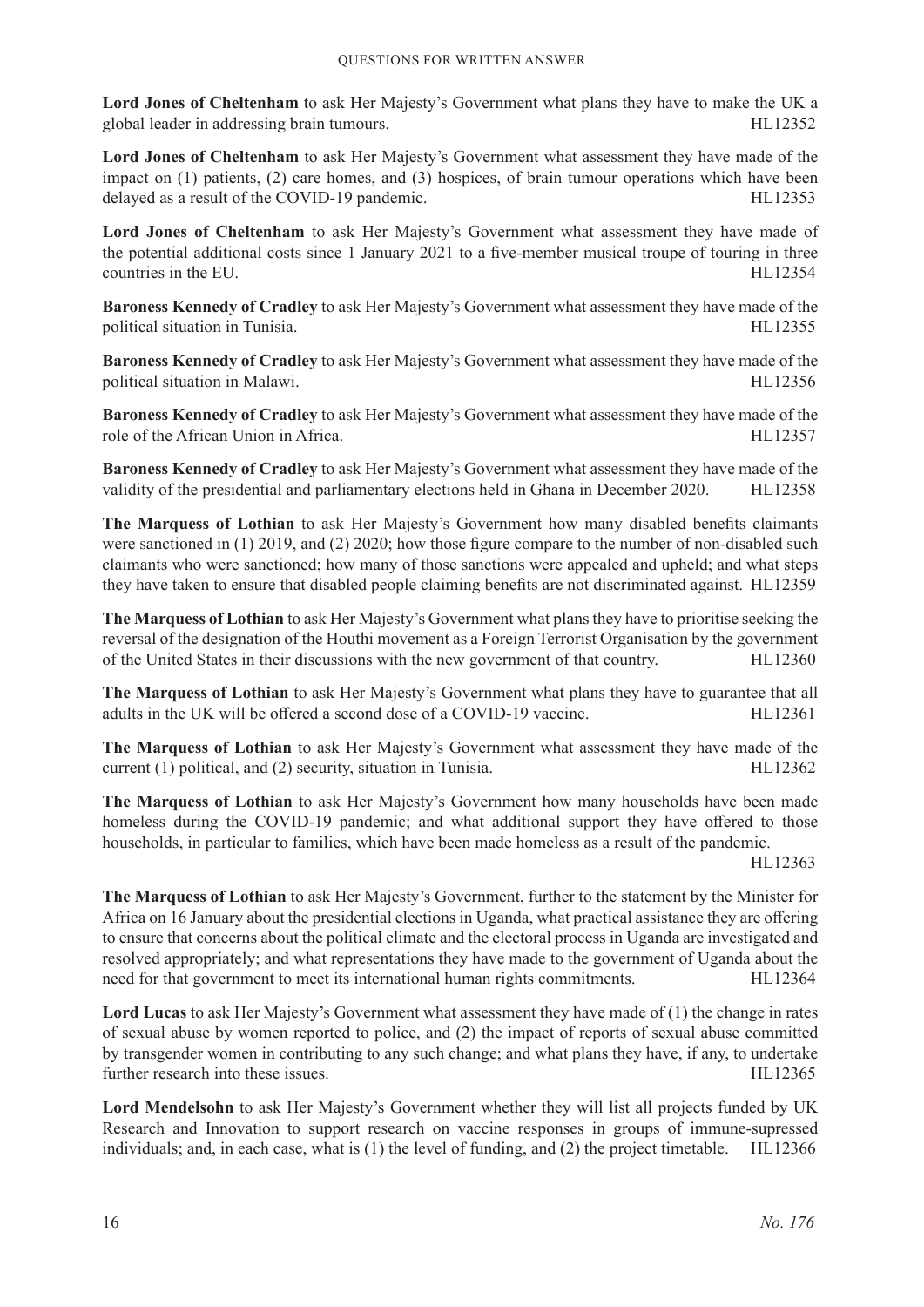Lord Mendelsohn to ask Her Majesty's Government which scientific advisory committees made the evaluations of which projects UK Research and Innovation should fund to support research on vaccine responses in groups of immune-supressed individuals; and who are the members of each such committee. HL12367

Lord Mendelsohn to ask Her Majesty's Government whether they (1) intend to allocate, or (2) would consider allocating on the basis of scientific advice, further funding to UK Research and Innovation to support research on vaccine responses in groups of immune-supressed individuals. HL12368

**Lord Mendelsohn** to ask Her Majesty's Government what assurances they have received that the research supported by UK Research and Innovation on vaccine responses in groups of immune-supressed individuals is adequate to support advice on responses for all blood cancers; and whether they have consulted Blood Cancer UK on this matter. HL12369

**Lord Mendelsohn** to ask Her Majesty's Government what assessment and research they have undertaken in support of advice or guidance for  $(1)$  the treatment of,  $(2)$  evaluating the risk of, and  $(3)$  recommending the most effective vaccine for, Follicular Lymphoma. 
HL12370

**Lord Mendelsohn** to ask Her Majesty's Government which research projects UK Research and Innovation are funding into vaccine responses for (1) individuals with inflammatory disorders, (2) high risk cancer patient groups, (3) patients with severe kidney and liver disease, and (4) other immune-suppressed individuals. HL12371

**Lord Patten** to ask Her Majesty's Government whether any of the (1) financial, and (2) advisory, aid assistance they give to (a) Morocco, (b) Algeria, and (c) Tunisia, is targeted at youth unemployment.

HL12372

**Baroness Randerson** to ask Her Majesty's Government, further to the *Spending Review 2020*, published on 25 November 2020, by what date they estimate that orders for the "800 cleaner, greener, quieter zero emission buses" will need to be placed for delivery in financial year 2021/22. HL12373

**Baroness Randerson** to ask Her Majesty's Government, further to the *Spending Review 2020*, published on 25 November 2020, what analysis they have undertaken on how the "800 cleaner, greener, quieter zero emission buses" can be delivered in financial year 2021/22; and whether they plan to publish any such analysis. HL12374

**Baroness Randerson** to ask Her Majesty's Government what financial support they (1) have provided to date, and (2) plan to provide in the future, to companies providing coach services to ensure that those companies can remain in business to provide essential services once schools return to normal patterns of attendance; and what assessment they have made of the impact that the restrictions in place to address the COVID-19 pandemic have had on the ability of coach companies to invest in low- or zero-emission vehicles. HL12375

**Baroness Randerson** to ask Her Majesty's Government, further to the *Spending Review 2020*, published on 25 November 2020, how they plan to fund the "800 cleaner, greener, quieter zero emission buses" in financial year 2021/22; and when they plan to begin the procurement of such buses. HL12376

**Lord Roberts of Llandudno** to ask Her Majesty's Government what plans they have to prioritise crematorium and funeral workers for receipt of a COVID-19 vaccination. HL12377

**Lord Scriven** to ask Her Majesty's Government what is the average waiting time to receive COVID-19 vaccinations in (1) mass vaccination hubs, (2) GP surgeries, and (3) community pharmacies. HL12378

**Lord Scriven** to ask Her Majesty's Government how many COVID-19 vaccines have been delivered (1) to mass-vaccination hubs, (2) to GP surgeries, and (3) to community pharmacies. HL12379

**Lord Scriven** to ask Her Majesty's Government what plans they have to ensure that vulnerable patients who cannot travel to vaccination hubs are vaccinated for COVID-19 in the community. HL12380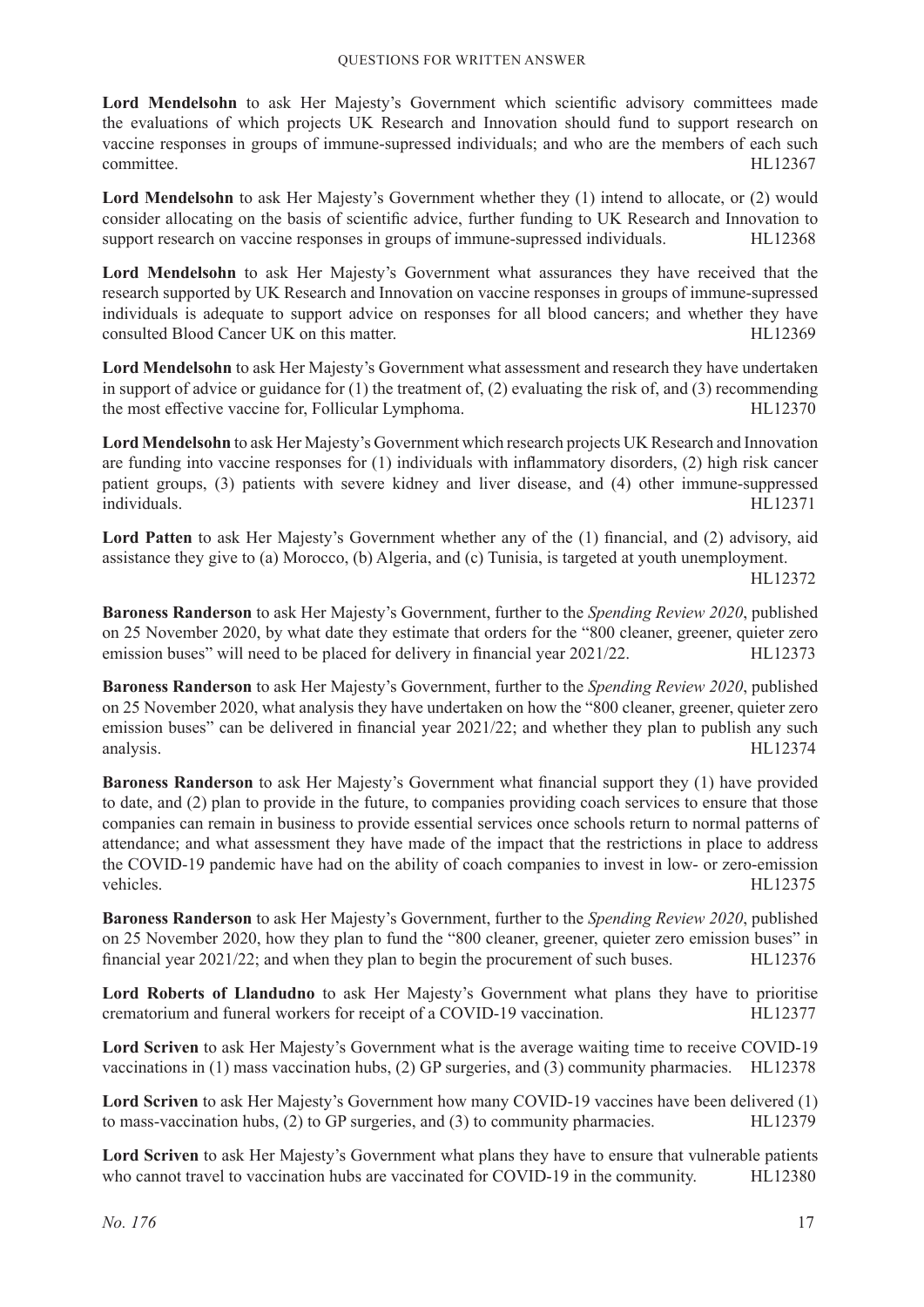**Lord Scriven** to ask Her Majesty's Government how much they have spent on setting up COVID-19 mass vaccination hubs to date. HL12381

**Lord Scriven** to ask Her Majesty's Government how many GP surgeries have had to stop administering COVID-19 vaccines due to supply shortages; and what is the average time they have had to suspend vaccinations in such instances. The such instances of the such as the such as the such as the HL12382

**Lord Sikka** to ask Her Majesty's Government what proportion of workers are paid less than the statutory minimum wage. HL12383

**Lord Sikka** to ask Her Majesty's Government what fees have been paid to PriceWaterhouseCoopers for acting as special managers assisting the official receiver in relation to the liquidation of Carillion.

HL12384

**Lord Sikka** to ask Her Majesty's Government how many individuals who are enrolled on an approved pension scheme do not receive tax relief on their contributions. HL12385

**Lord Sikka** to ask Her Majesty's Government what plans they have to legislate to authorise the Prudential Regulation Authority to carry out stress tests on the adequacy of capital at (1) hedge funds, and (2) private equity firms. HL12386

**Lord Sikka** to ask Her Majesty's Government, following the announcement of an independent inquiry into the governance of the British Virgin Islands, what plans they have (1) to support the expansion of its terms of reference to include, and (2) to support any consideration of, the Islands' role in global tax avoidance and money laundering as part of the inquiry. HL12387

**Lord Sikka** to ask Her Majesty's Government what plans they have (1) to create databases setting out the number of (a) personal, and (b) corporate, bankruptcies caused by the impact of COVID-19; and (2) to publish these numbers at monthly intervals. The matrix of the matrix of the HL12388

**Lord Taylor of Warwick** to ask Her Majesty's Government what assessment they have made of the report by the Learning and Work Institute *Unleashing talent: Levelling up opportunity for young people*, published in December 2020; and what plans they have to create a youth allowance within Universal Credit. HL12389

**Lord Taylor of Warwick** to ask Her Majesty's Government what steps they are taking to provide practical support for employers to ensure racial and ethnic diversity amongst their Higher Level apprentices.

HL12390

**Lord Taylor of Warwick** to ask Her Majesty's Government what assessment they have made of the impact on securing mortgages for those who have accessed their COVID-19 support schemes. HL12391

**Lord Taylor of Warwick** to ask Her Majesty's Government what steps they are taking to ensure that employees in the UK have the same standard of legal protection as employees in the EU. HL12392

**Lord Watson of Invergowrie** to ask Her Majesty's Government what criteria were used in the appointment of the chair of the review of children's social care, announced on 15 January. HL12393

**Lord Watson of Invergowrie** to ask Her Majesty's Government on what date the chair of the review of children's social care, announced on 15 January, was appointed; what is the duration of this appointment; and what is the total budget allocated to the review. HL12394

**Lord Watson of Invergowrie** to ask Her Majesty's Government which (1) organisations, and (2) individuals, were (a) invited to, and (b) attended, the launch of the review of children's social care on 15 January. HL12395

**Lord Watson of Invergowrie** to ask Her Majesty's Government how much funding the charity Frontline received from the Department for Education in each of the last five financial years. HL12396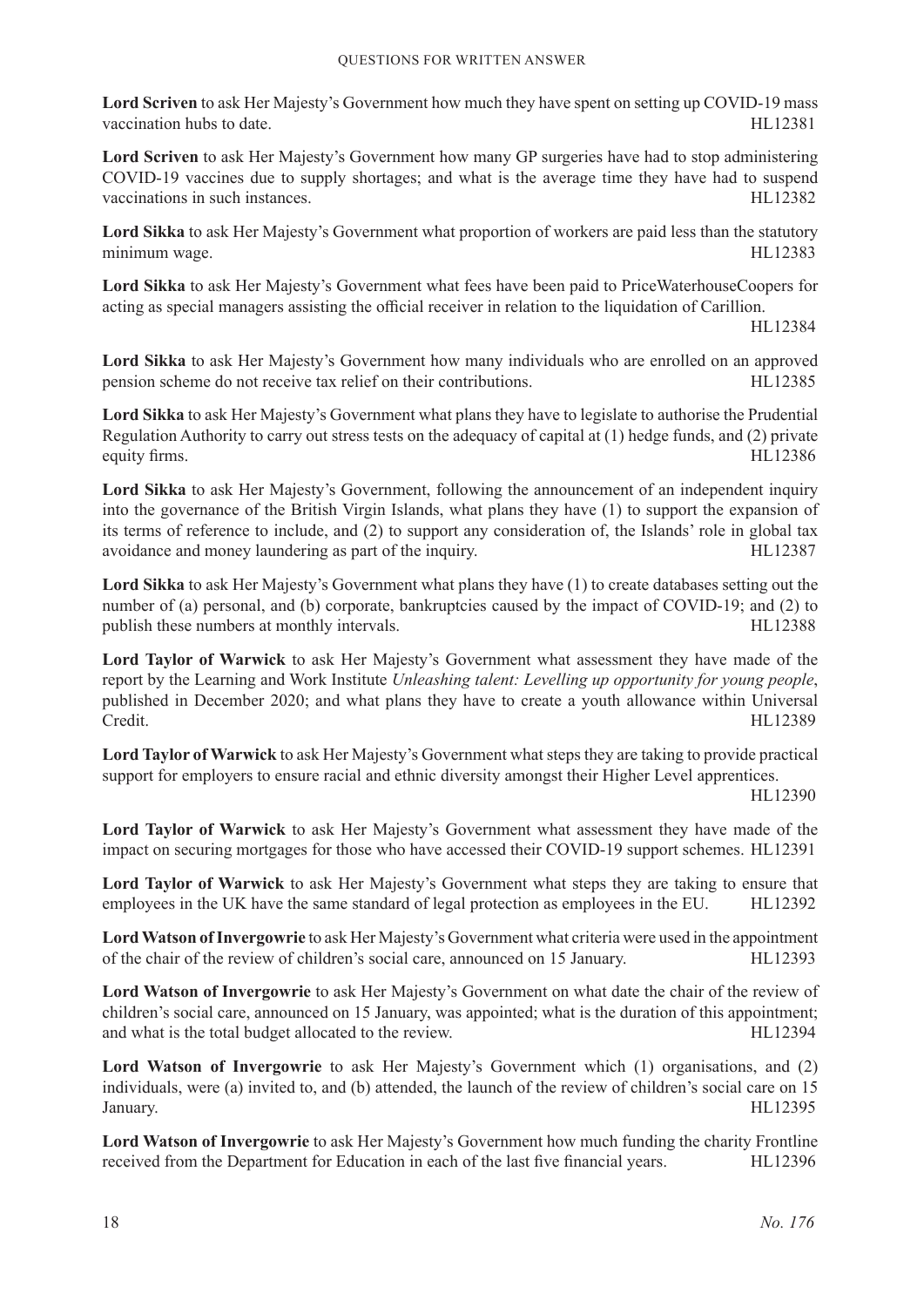# **Questions unanswered after 10 working days**

*The questions asked on the dates shown in bold were due for answer by the dates in brackets. The government department responsible for answering each question is shown in square brackets.*

# **15 September (29 September)**

HL8127 Baroness McGregor-Smith [Department of Health and Social Care] **16 September** (30 September) HL8217 Lord Warner [Department of Health and Social Care] HL8219 Lord Warner [Department of Health and Social Care] **23 September** (7 October) HL8422 Baroness McGregor-Smith [Department of Health and Social Care] **25 September** (9 October) HL8493 Lord Willis of Knaresborough [Department of Health and Social Care] HL8494 Lord Willis of Knaresborough [Department of Health and Social Care] **29 September** (13 October) HL8574 Lord Alton of Liverpool [Department of Health and Social Care] **30 September** (14 October) HL8648 Lord Taylor of Warwick [Department of Health and Social Care] **6 October** (20 October) HL8798 Lord Alton of Liverpool [Department of Health and Social Care] **8 October** (22 October) HL8902 Lord Alton of Liverpool [Department of Health and Social Care] **15 October** (29 October) HL9260 Lord Wigley [Department of Health and Social Care] HL9214 Lord Alton of Liverpool [Department of Health and Social Care] **19 October** (2 November) HL9320 Lord Scriven [Department of Health and Social Care] HL9285 Baroness Hodgson of Abinger [Department of Health and Social Care] **26 October** (9 November) HL9512 Lord Bourne of Aberystwyth [Department of Health and Social Care] **27 October** (10 November) HL9689 Lord Walney [Department of Health and Social Care] HL9691 Lord Walney [Department of Health and Social Care] HL9666 Lord Myners [Department of Health and Social Care] **28 October** (11 November) HL9702 Lord Bassam of Brighton [Department of Health and Social Care] **29 October** (12 November) HL9776 Lord Greaves [Department of Health and Social Care] **2 November** (16 November) HL9839 Baroness Hayman [Department of Health and Social Care] HL9896 Lord Walney [Department of Health and Social Care] HL9897 Lord Walney [Department of Health and Social Care]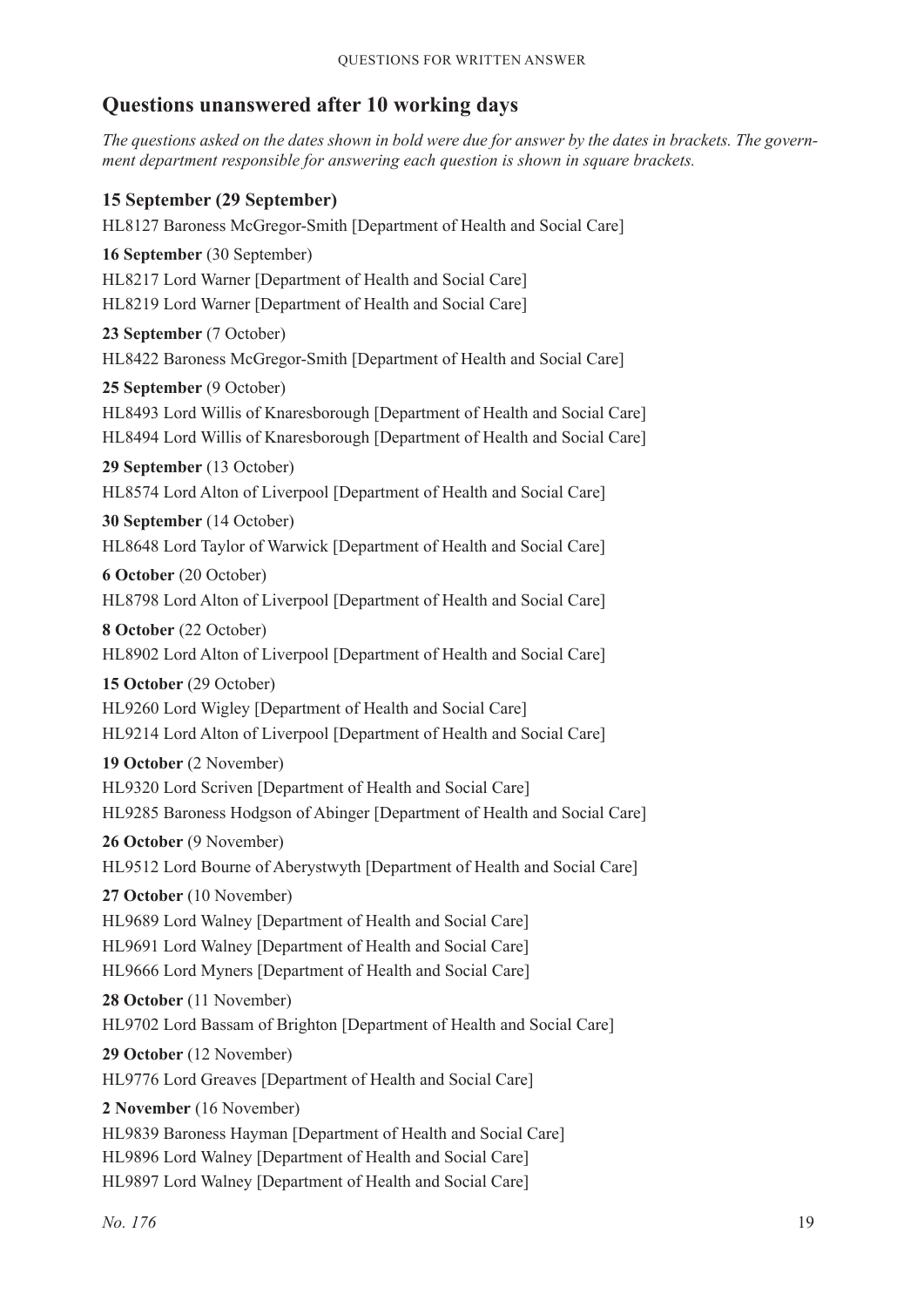HL9899 Lord Walney [Department of Health and Social Care] **3 November** (17 November) HL9949 Baroness Sherlock [Department of Health and Social Care] HL9954 Baroness Sherlock [Department of Health and Social Care] HL9908 Lord Bassam of Brighton [Department of Health and Social Care] HL9933 The Marquess of Lothian [Department of Health and Social Care] HL9916 Lord Grade of Yarmouth [Department of Health and Social Care]

#### **4 November (18 November)**

HL9987 Lord Jones of Cheltenham [Department of Health and Social Care] HL9990 Lord Jones of Cheltenham [Department of Health and Social Care] HL9998 Baroness McGregor-Smith [Department of Health and Social Care] HL10016 Baroness Sherlock [Department of Health and Social Care] **9 November** (23 November) HL10047 Lord Birt [Department of Health and Social Care]

**10 November** (24 November)

HL10170 Lord Jones of Cheltenham [Department of Health and Social Care]

**16 November** (30 November)

HL10359 Baroness Noakes [Department of Health and Social Care] HL10330 Baroness Finlay of Llandaff [Department of Health and Social Care]

**17 November** (1 December)

HL10451 Lord Strasburger [Department of Health and Social Care]

**18 November** (2 December)

HL10487 Lord Pendry [Department of Health and Social Care] HL10467 Lord Beecham [Department of Health and Social Care]

**19 November** (3 December)

HL10550 Baroness Stroud [Department of Health and Social Care]

**26 November** (10 December)

HL10762 Lord Hunt of Kings Heath [Department of Health and Social Care] HL10763 Lord Hunt of Kings Heath [Department of Health and Social Care] HL10765 Lord Hunt of Kings Heath [Department of Health and Social Care] **30 November** (14 December)

HL10846 Earl Attlee [Department of Health and Social Care]

**1 December** (15 December)

HL10941 Lord Alton of Liverpool [Department of Health and Social Care] HL10993 Lord Scriven [Department of Health and Social Care]

HL10982 Lord Porter of Spalding [Department of Health and Social Care]

**2 December** (16 December)

HL11014 Lord Allan of Hallam [Department of Health and Social Care]

**3 December** (17 December)

HL11103 Lord Truscott [Department of Health and Social Care]

HL11104 Lord Truscott [Department of Health and Social Care]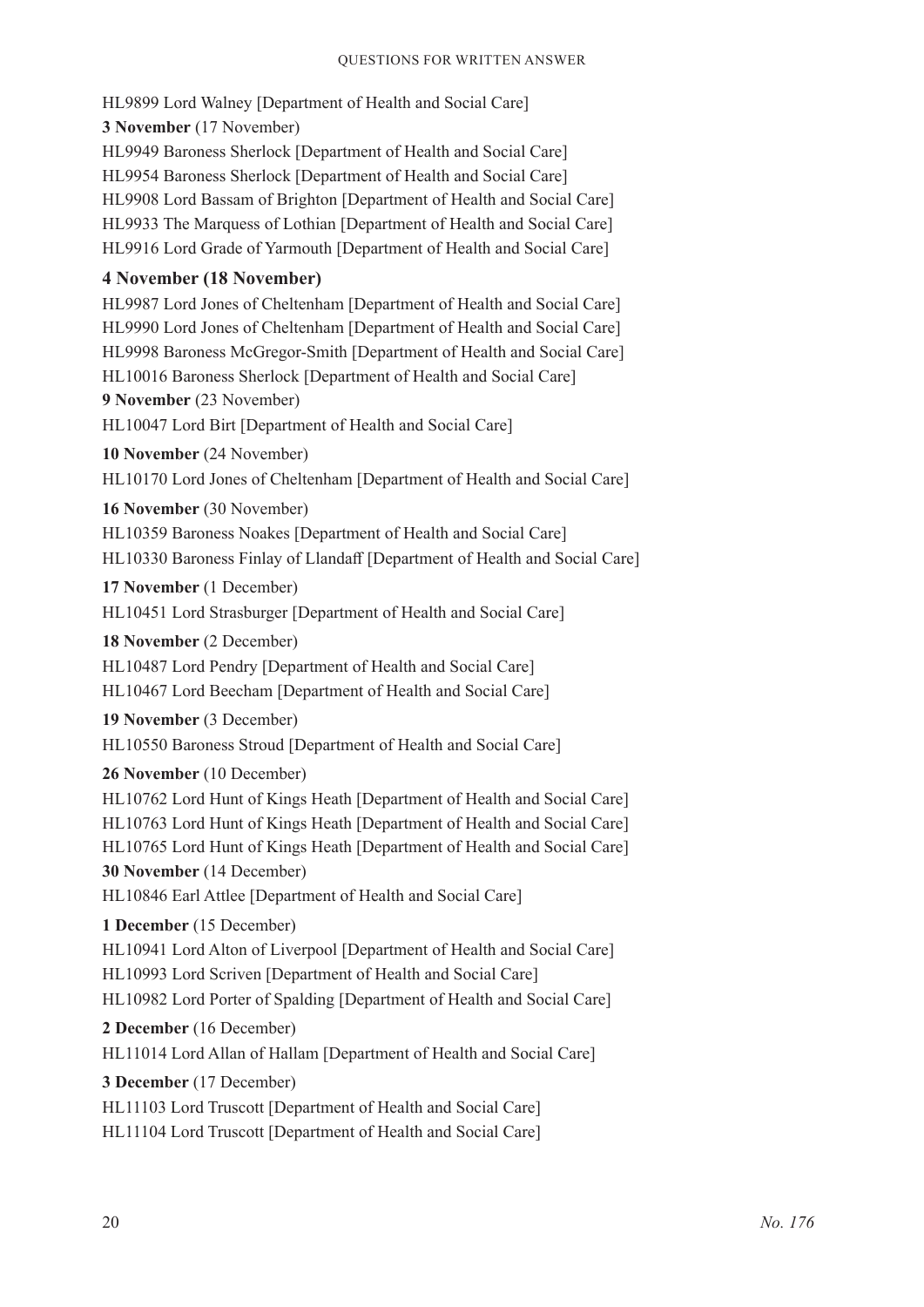**7 December** (21 December) HL11174 Lord Strasburger [Department of Health and Social Care]

# **9 December** (23 December)

HL11227 Lord McCrea of Magherafelt and Cookstown [Department of Health and Social Care] HL11308 Baroness Lister of Burtersett [Department of Health and Social Care]

# **10 December** (24 December)

HL11360 Baroness Manzoor [Department of Health and Social Care]

HL11371 Lord Robathan [Department of Health and Social Care]

HL11372 Lord Robathan [Department of Health and Social Care]

# **14 December** (30 December)

HL11456 Lord Truscott [Department of Health and Social Care] HL11390 Lord Beecham [Department of Health and Social Care] HL11385 Earl Attlee [Department of Health and Social Care] HL11386 Earl Attlee [Department of Health and Social Care] HL11387 Earl Attlee [Department of Health and Social Care]

# **16 December 2020** (4 January)

HL11557 Lord Taylor of Warwick [Department for Education] HL11539 Lord Hunt of Kings Heath [Department of Health and Social Care] HL11534 Lord Empey [Department of Health and Social Care]

# **17 December 2020** (5 January)

HL11619 Lord Scriven [Department of Health and Social Care] HL11575 Lord Campbell-Savours [Department of Health and Social Care] HL11569 Lord Bourne of Aberystwyth [Department of Health and Social Care] HL11587 Lord Greaves [Department of Health and Social Care]

### **30 December 2020** (14 January)

HL11660 Baroness Gale [Department of Health and Social Care] HL11672 Lord Mann [Department of Health and Social Care] HL11673 Lord Mann [Department of Health and Social Care] HL11674 Lord Moonie [Department of Health and Social Care] HL11661 Lord Greaves [Department of Health and Social Care]

# **5 January** (19 January)

HL11763 Lord Mendelsohn [Department of Health and Social Care] HL11764 Lord Mendelsohn [Department of Health and Social Care] HL11726 Baroness Deech [Department of Health and Social Care] HL11727 Baroness Deech [Department of Health and Social Care] HL11775 Baroness Sheehan [Department of Health and Social Care] HL11777 Baroness Sheehan [Department of Health and Social Care] HL11754 Lord Mann [Department of Health and Social Care] HL11755 Lord Mann [Department of Health and Social Care] HL11756 Lord Mann [Department of Health and Social Care] HL11737 Lord Goodlad [Department of Health and Social Care] HL11743 Lord Jones of Cheltenham [Department of Health and Social Care] HL11766 Lord Myners [Department of Health and Social Care]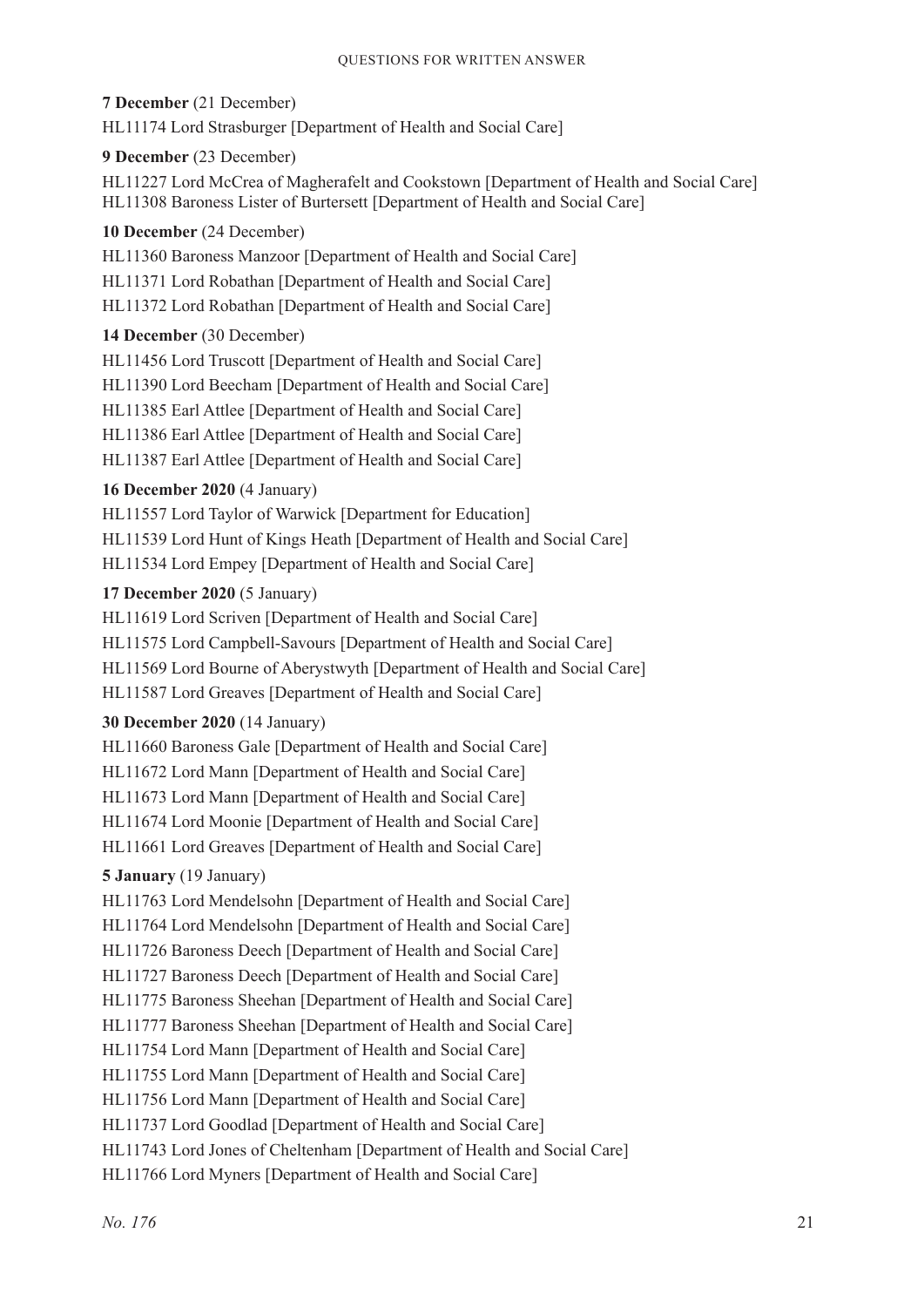**6 January** (20 January) HL11828 Baroness Randerson [Department for Education] HL11818 Lord Howard of Rising [Home Office] HL11809 Lord Goodlad [Department of Health and Social Care] HL11830 Lord Storey [Cabinet Office] HL11847 Lord Truscott [Department of Health and Social Care] HL11797 Lord Birt [Department of Health and Social Care] HL11801 Lord Campbell-Savours [Department of Health and Social Care] HL11802 Lord Campbell-Savours [Department of Health and Social Care] HL11816 Baroness Hoey [Cabinet Office] HL11803 Lord Campbell-Savours [Department of Health and Social Care] HL11804 Lord Campbell-Savours [Department of Health and Social Care] HL11805 Lord Campbell-Savours [Department of Health and Social Care] HL11806 Lord Campbell-Savours [Department of Health and Social Care] HL11817 Baroness Hoey [Cabinet Office] HL11851 Lord Watson of Invergowrie [Department of Health and Social Care] HL11852 Lord Watson of Invergowrie [Treasury]

*Number of questions allocated to each department which are unanswered after 10 working days*

Cabinet Office (3) Department for Education (2) Department of Health and Social Care (101) Home Office (1) Treasury (1)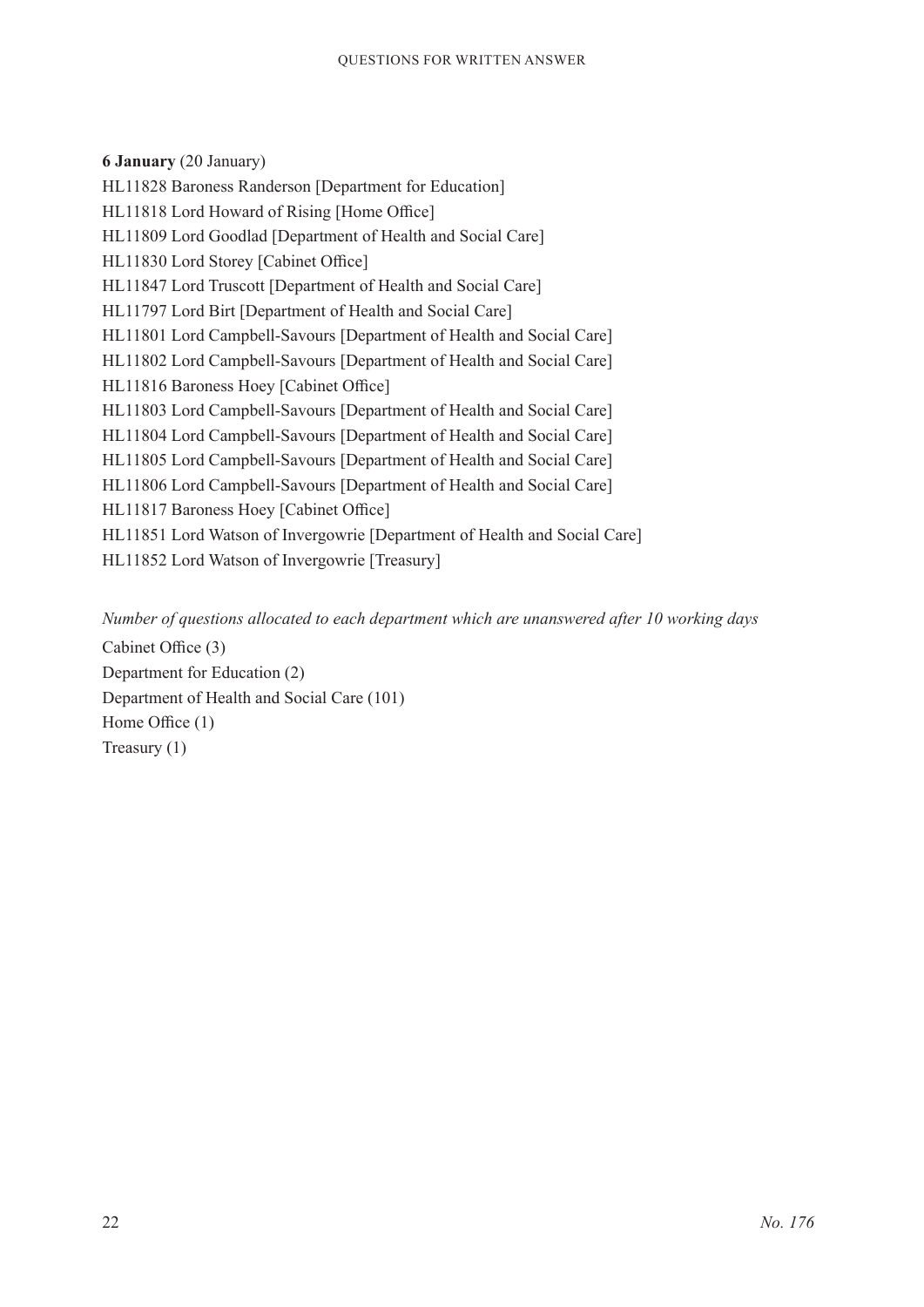# **Bills in Progress**

**Type of Bill To be** 

Private Member's Private Member's Private Member's Private Member's Private Member's Private Member's Private Member's Private Member's Private Member's Private Member's Private Member's Private Member's **considered**

| <b>Waiting for Second Reading</b>                                   |
|---------------------------------------------------------------------|
| Referendums Criteria Bill [HL]                                      |
| Financial Services (Duty of Care) Bill [HL]                         |
| Asylum Support (Prescribed Period) Bill [HL]                        |
| Marriage (Approved Organisations) Bill [HL]                         |
| Refugees (Family Reunion) Bill [HL]                                 |
| Clean Air (Human Rights) Bill [HL]                                  |
| Unpaid Work Experience (Prohibition) Bill [HL]                      |
| Criminal Records Bill [HL]                                          |
| Emissions Reduction (Local Authorities in London) Bill [HL]         |
| Modern Slavery (Victim Support) Bill [HL]                           |
| Online Harms Reduction Regulator (Report) Bill [HL]                 |
| Road Traffic Offences (Cycling) Bill [HL]                           |
| Schools (Mental Health and Wellbeing) Bill [HL]                     |
| Heritage Railways and Tramways (Voluntary Work) Bill [HL]           |
| Inheritance Tax Act 1984 (Amendment) (Siblings) Bill [HL]           |
| Petroleum (Amendment) Bill [HL]                                     |
| Public Advocate Bill [HL]                                           |
| House of Lords (Elections and Reform) Bill [HL]                     |
| Property Boundaries (Resolution of Disputes) Bill [HL]              |
| Abortion Bill [HL]                                                  |
| Coroners (Determination of Suicide) Bill [HL]                       |
| Joint Committee of Nominations to the Supreme Court Bill [HL]       |
| School Holiday Open Days Bill [HL]                                  |
| Mandatory Training on Learning Disabilities and Autism Bill<br>[HL] |
| Pensions (Amendment) Bill [HL]                                      |
| Unconscionable Conduct in Commerce Bill [HL]                        |
| Pavement Parking Bill [HL]                                          |
| Divorce (Financial Provision) Bill [HL]                             |
| Video Gaming Health and Wellbeing Strategy Bill [HL]                |
| Duchy of Cornwall Bill [HL]                                         |
| Anonymity (Arrested Persons) Bill [HL]                              |
| Small Business Commissioner and Late Payments etc Bill [HL]         |
| Certificate of Loss Bill [HL]                                       |
| Digital Economy Act 2017 (Commencement of Part 3) Bill [HL]         |
| Armed Forces (Posthumous Pardons) Bill [HL]                         |
| Storage Period for Gametes Bill [HL]                                |
| Immigration Control (Gross Human Rights Abuses) Bill [HL]           |
| Rented Homes Bill [HL]                                              |

Private Member's Private Member's Private Member's Private Member's Private Member's Private Member's Private Member's Private Member's Private Member's Private Member's Private Member's Private Member's Private Member's Private Member's Private Member's Private Member's Private Member's Private Member's Private Member's Private Member's Private Member's Private Member's Private Member's Private Member's Private Member's Private Member's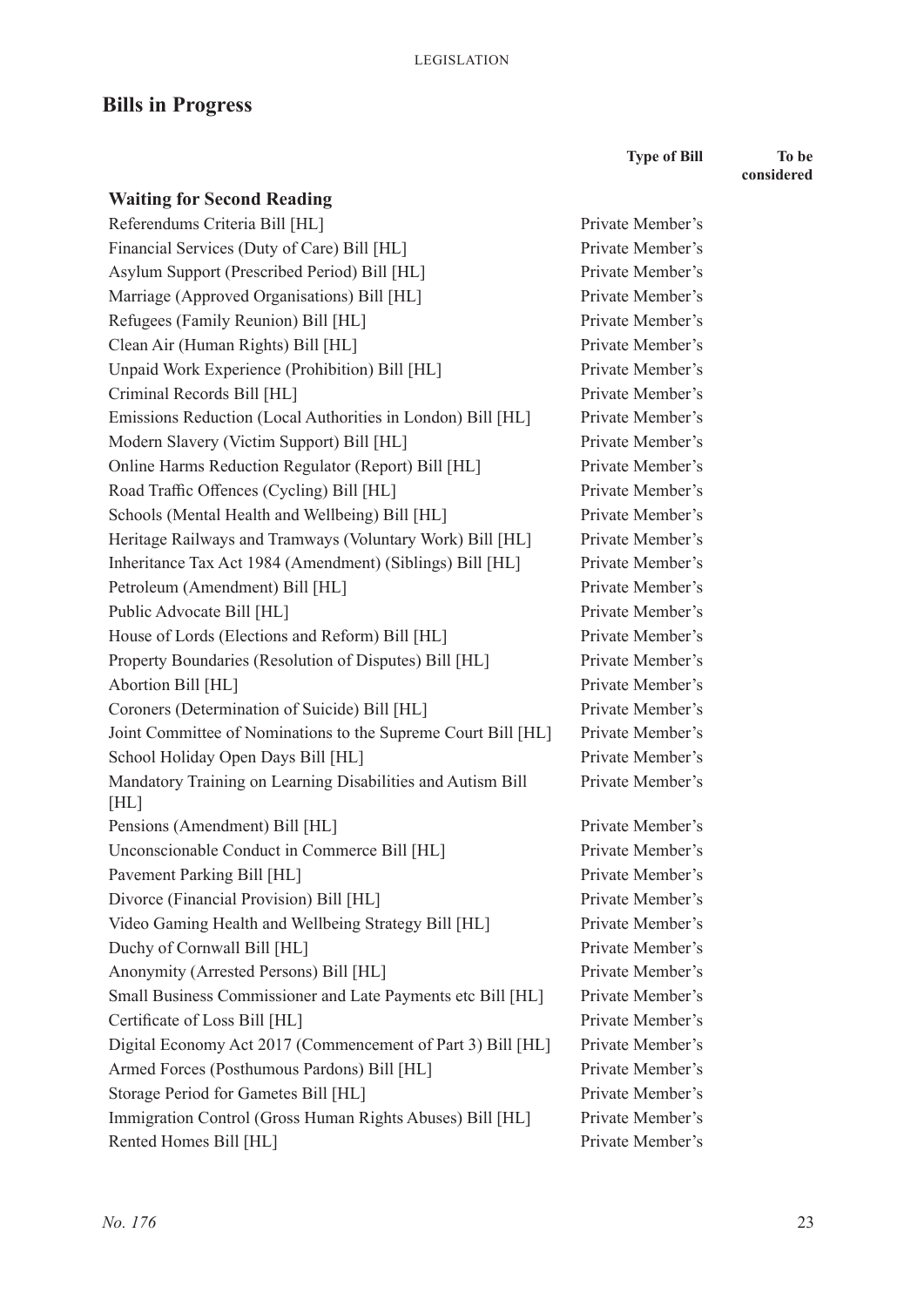| Victims of Crime (Rights, Entitlements, and Notification of Child<br>Sexual Abuse) Bill [HL] | Private Member's |
|----------------------------------------------------------------------------------------------|------------------|
| Cosmetic Surgery (Standards) Bill [HL]                                                       | Private Member's |
| Electric Vehicle Trading Scheme and Road Usage Duty<br>(Consultation) Bill [HL]              | Private Member's |
| Education (Assemblies) Bill [HL]                                                             | Private Member's |
| Constitutional Privileges Bill [HL]                                                          | Private Member's |
| European Union (Information, etc.) Bill [HL]                                                 | Private Member's |
| Hares Preservation Bill [HL]                                                                 | Private Member's |
| Traffic Management (Amendment) Bill [HL]                                                     | Private Member's |
| Marriage and Civil Partnership (Minimum Age) Bill [HL]                                       | Private Member's |
| Traffic Management (Approved Devices) Bill [HL]                                              | Private Member's |
| Department of Health (Northern Ireland) Bill [HL]                                            | Private Member's |
| Regulation of Political Opinion Polling Bill [HL]                                            | Private Member's |
| Equal Pay Bill [HL]                                                                          | Private Member's |
| Office of the Whistleblower Bill [HL]                                                        | Private Member's |
| Organ Tourism and Cadavers on Display Bill [HL]                                              | Private Member's |
| Assisted Dying Bill [HL]                                                                     | Private Member's |
| Buses (Zero Emissions) Bill [HL]                                                             | Private Member's |
| Local Authorities (Transport Powers) Bill [HL]                                               | Private Member's |
| Police Conduct (Operation Conifer) Inquiry Bill [HL]                                         | Private Member's |
| Hereditary Peerages and Baronetcies (Equality of Inheritance)<br>Bill [HL]                   | Private Member's |
| Data Protection (Independent Complaint) Bill [HL]                                            | Private Member's |
| House of Lords (Removal of Bishops) Bill [HL]                                                | Private Member's |
| Contracts for Difference and Onshore Wind Bill [HL]                                          | Private Member's |
| Elections (Candidates' Expenditure and Nominations) Bill [HL]                                | Private Member's |
| Right to Die at Home Bill [HL]                                                               | Private Member's |
| Higher Education Cheating Services Prohibition Bill [HL]                                     | Private Member's |
| Devolution in England Bill [HL]                                                              | Private Member's |
| Workforce Information Bill [HL]                                                              | Private Member's |
| Public Contracts (Modern Slavery) Bill [HL]                                                  | Private Member's |
| Duty to Plan for Terrorism (Consultation) Bill [HL]                                          | Private Member's |
| Marriage Act 1949 (Amendment) Bill [HL]                                                      | Private Member's |
| Fixed-term Parliaments Act 2011 (Repeal) Bill [HL]                                           | Private Member's |
| Automated Facial Recognition Technology (Moratorium and<br>Review) Bill [HL]                 | Private Member's |
| Unaccompanied Asylum Seeking Children (Legal Advice and<br>Appeals) Bill [HL]                | Private Member's |
| Period Products (Free Provision) Bill [HL]                                                   | Private Member's |
| Age of Criminal Responsibility Bill [HL]                                                     | Private Member's |
| Provision of Personal Care Bill [HL]                                                         | Private Member's |
| Goods Mortgages Bill [HL]                                                                    | Private Member's |
| Policing Resources Bill [HL]                                                                 | Private Member's |
| Genocide Determination Bill [HL]                                                             | Private Member's |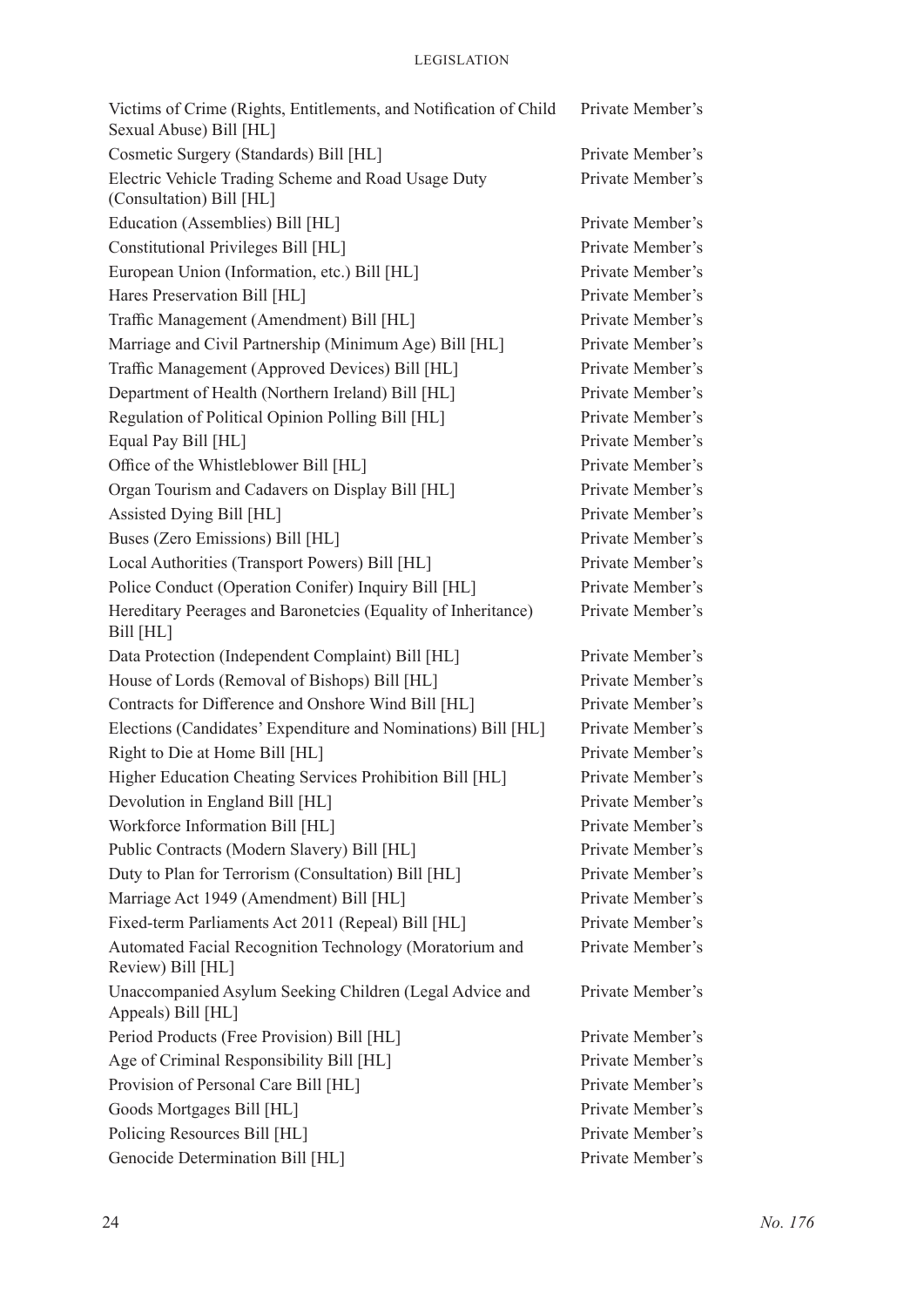| School Admissions for Children Adopted from Overseas Bill [HL]                                                             | Private Member's |            |
|----------------------------------------------------------------------------------------------------------------------------|------------------|------------|
| Cohabitation Rights Bill [HL]                                                                                              | Private Member's |            |
| Office for Science Quality Assessment Bill [HL]                                                                            | Private Member's |            |
| Non-Domestic Rating (Lists) Bill [HL]                                                                                      | Government       |            |
| <b>Financial Services Bill</b>                                                                                             | Government       | 28 January |
| National Security and Investment Bill                                                                                      | Government       |            |
| <b>Committed to a Select Committee</b>                                                                                     |                  |            |
| Highgate Cemetery Bill [HL]                                                                                                | Private          |            |
| <b>Committed to a Grand Committee</b>                                                                                      |                  |            |
| Non-Domestic Rating (Lists) (No. 2) Bill                                                                                   | Government       |            |
| Non-Domestic Rating (Public Lavatories) Bill (Welsh Legislative<br>Consent Motion passed.)                                 | Government       |            |
| <b>Committed to a Committee of the Whole House</b>                                                                         |                  |            |
| Domestic Premises (Energy Performance) Bill [HL] (Queen's<br>consent to be signified)                                      | Private Member's |            |
| Extension of Franchise (House of Lords) Bill [HL]                                                                          | Private Member's |            |
| Access to Palliative Care and Treatment of Children Bill [HL]                                                              | Private Member's |            |
| House of Lords (Hereditary Peers) (Abolition of By-Elections)<br>Bill [HL] (Queen's consent to be signified)               | Private Member's |            |
| Wellbeing of Future Generations Bill [HL] (Queen's consent to be<br>signified)                                             | Private Member's |            |
| Counter-Terrorism and Sentencing Bill                                                                                      | Government       | 26 January |
| Domestic Abuse Bill (Scottish Legislative Consent Motion<br>passed)                                                        | Government       | 25 January |
| Overseas Operations (Service Personnel and Veterans) Bill                                                                  | Government       |            |
| <b>Waiting for Report</b>                                                                                                  |                  |            |
| Air Traffic Management and Unmanned Aircraft Bill [HL]<br>(Scottish and Northern Irish Legislative Consent Motions passed) | Government       | 21 January |
| <b>Waiting for Third Reading</b>                                                                                           |                  |            |
| Telecommunications Infrastructure (Leasehold Property) Bill<br>(Northern Irish Legislative Consent Motion passed)          | Government       | 28 January |
| Covert Human Intelligence Sources (Criminal Conduct) Bill<br>(Scottish Legislative Consent Motion rejected)                | Government       | 21 January |
| Medicines and Medical Devices Bill (Scottish, Welsh and<br>Northern Irish Legislative Consent Motions passed)              | Government       | 21 January |
| <b>Waiting for Consideration of Commons Reasons and</b>                                                                    |                  |            |
| <b>Amendments</b>                                                                                                          |                  |            |
| Trade Bill (Scottish and Welsh Legislative Consent Motions<br>passed)                                                      | Government       |            |
| <b>Returned to the Commons with Amendments</b>                                                                             |                  |            |
| Fire Safety Bill (Welsh Legislative Consent Motion passed)                                                                 | Government       |            |
| <b>Waiting for Royal Assent</b>                                                                                            |                  |            |
| Pension Schemes Bill [HL] (Northern Irish Legislative Consent<br>Motion passed)                                            | Government       |            |
| High Speed Rail (West Midlands-Crewe) Bill                                                                                 | Hybrid           |            |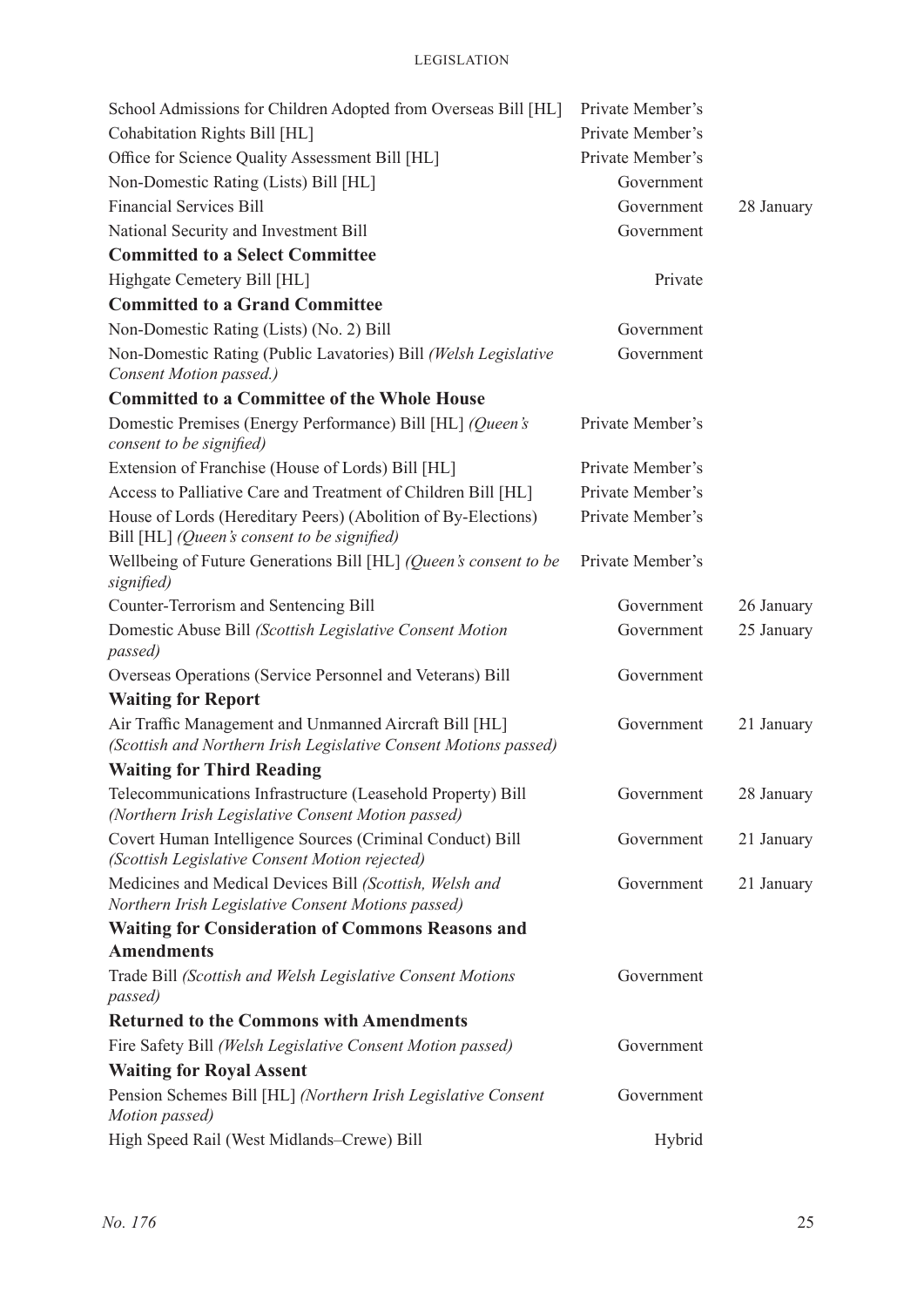# **Statutory Instruments in Progress**

### **Affirmative Instruments waiting for consideration by the Joint Committee on Statutory Instruments**

Draft Cat and Dog Fur (Control of Movement etc.) (EU Exit) Regulations 2021

Draft Non-Domestic Rating (Designated Area) Regulations 2021

Draft Mesothelioma Lump Sum Payments (Conditions and Amounts) (Amendment) Regulations 2021

Draft Pneumoconiosis etc. (Workers' Compensation) (Payment of Claims) (Amendment) Regulations 2021

Draft Armed Forces Act (Continuation) Order 2021

Draft Electronic Commerce Directive (Education, Adoption and Children) (Amendment etc.) Regulations 2021

Draft Guaranteed Minimum Pensions Increase Order 2021

Draft Judicial Pensions (Fee-Paid Judges) (Amendment) Regulations 2021

Draft Social Security (Contributions) (Rates, Limits and Thresholds Amendments and National Insurance Funds Payments) Regulations 2021

Draft Social Security Benefits Up-rating Order 2021

Draft Tax Credits, Child Benefit and Guardian's Allowance Up-rating Regulations 2021

Health Protection (Coronavirus, Restrictions) (All Tiers) (England) (Amendment) Regulations 2021

Draft Nationality, Immigration and Asylum Act 2002 (Juxtaposed Controls) (Amendment) Order 2021

#### **Affirmative Instruments waiting for Affirmative Resolution**

Draft Hunting Act 2004 (Exempt Hunting) (Amendment) Order 2015 *Special attention drawn to the instrument by the Secondary Legislation Scrutiny Committee, 7th Report, Session 2015–16*

Draft Trade Union (Deduction of Union Subscriptions from Wages in the Public Sector) Regulations 2017 *Special attention drawn to the instrument by the Secondary Legislation Scrutiny Committee, 29th Report, Session 2016–17*

Burundi (Sanctions) (EU Exit) Regulations 2019 *Approval period expires 28 February*

Guinea (Sanctions) (EU Exit) Regulations 2019 *Approval period expires 28 February*

Draft Criminal Justice Act 2013 (Early Release on Licence) Order 2020 *11th Report from the Secondary Legislation Scrutiny Committee*

Sanctions (EU Exit) (Miscellaneous Amendments) (No. 2) Regulations 2020 *Approval period expires 5 March*

Cyber (Sanctions) (EU Exit) Regulations 2020 *Approval period expires 28 February*

Bosnia and Herzegovina (Sanctions) (EU Exit) Regulations 2020 *Approval period expires 28 February*

Nicaragua (Sanctions) (EU Exit) Regulations 2020 *Approval period expires 28 February*

Sanctions (EU Exit) (Miscellaneous Amendments) (No. 4) Regulations 2020 *Approval period expires 5 March*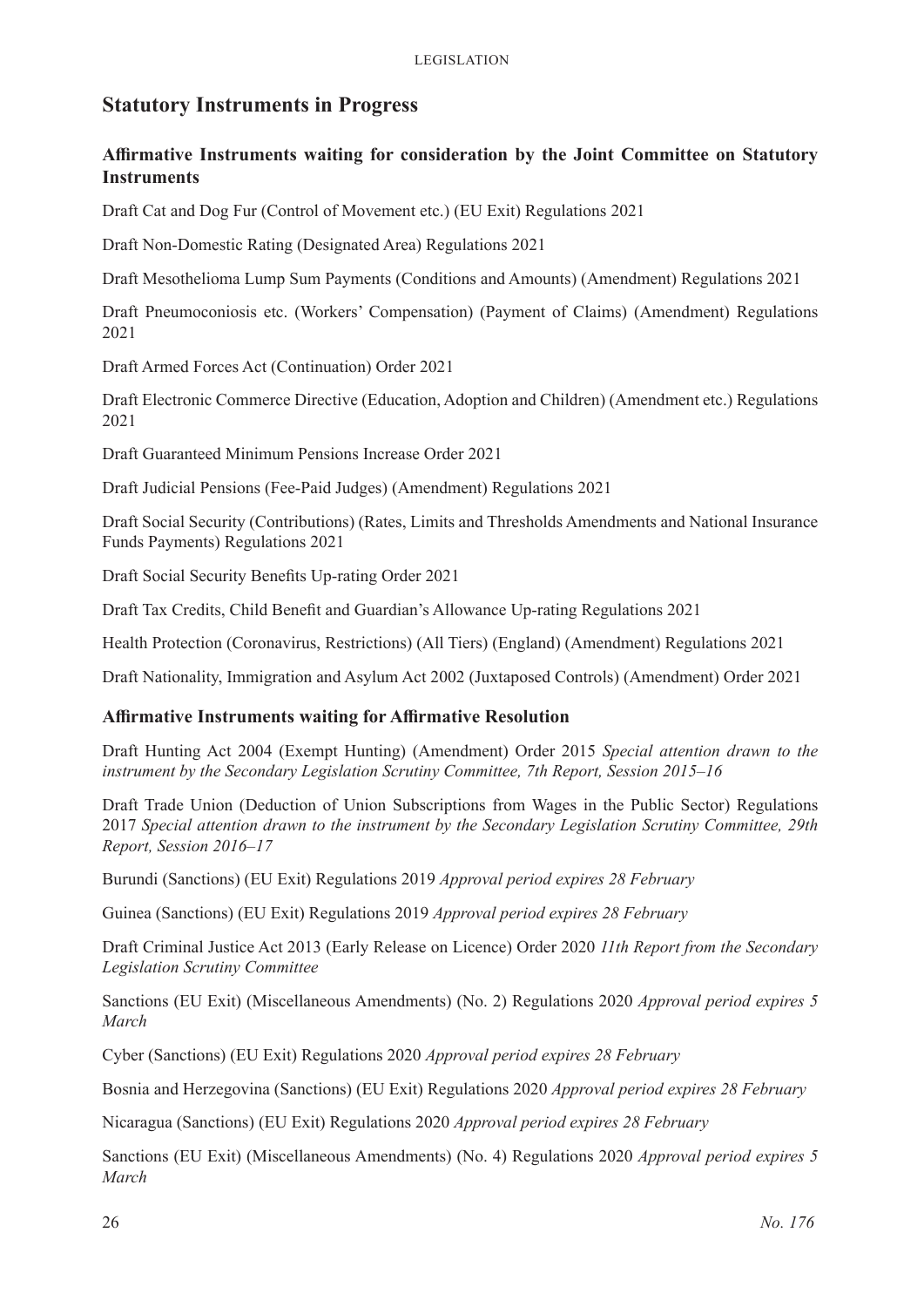Draft Airports Slot Allocation (Amendment) (EU Exit) Regulations 2021 *38th Report from the Secondary Legislation Scrutiny Committee (21 January)*

Corporate Insolvency and Governance Act 2020 (Coronavirus) (Extension of the Relevant Period) (No. 2) Regulations 2020 *40th Report from the Secondary Legislation Scrutiny Committee. Approval period expires 2 February (21 January)*

Misappropriation (Sanctions) (EU Exit) Regulations 2020 *Approval period expires 28 February*

Draft Fertilisers and Ammonium Nitrate Material (Amendment) (EU Exit) Regulations 2021 (*26 January*)

Draft Plant Health (Amendment) (EU Exit) Regulations 2020 *40th Report from the Secondary Legislation Scrutiny Committee (21 January)*

Unauthorised Drilling Activities in the Eastern Mediterranean (Sanctions) (EU Exit) Regulations 2020 *Approval period expires 28 February*

Draft Government of Wales Act 2006 (Amendment) Order 2021 (*27 January*)

Draft International Waste Shipments (Amendment) (EU Exit) Regulations 2021 *41st Report from the Secondary Legislation Scrutiny Committee*

Draft West Yorkshire Combined Authority (Election of Mayor and Functions) Order 2021 *41st Report from the Secondary Legislation Scrutiny Committee (26 January)*

Customs Miscellaneous Non-fiscal Provisions and Amendments etc. (EU Exit) Regulations 2020. *41st Report from the Secondary Legislation Scrutiny Committee. Approval period expires 1 February (21 January)*

Official Controls (Animals, Feed and Food, Plant Health etc.) (Amendment) (EU Exit) (No. 2) Regulations 2020. *41st Report from the Secondary Legislation Scrutiny Committee. Approval period expires 1 February (21 January)*

Operation of Air Services (Amendment) (EU Exit) Regulations 2020. *41st Report from the Secondary Legislation Scrutiny Committee. Approval period expires 1 February (26 January)*

Drivers' Hours and Tachographs (Amendment) Regulations 2020 *41st Report from the Secondary Legislation Scrutiny Committee. Approval period expires 2 February (26 January)*

Agricultural Products, Food and Drink (Amendment) (EU Exit) Regulations 2020 *41st Report from the Secondary Legislation Scrutiny Committee. Approval period expires 1 February (27 January)*

Organic Production (Organic Indications) (Amendment) (EU Exit) Regulations 2020 *(27 January)*

Public Health (Coronavirus) (Protection from Eviction) (England) Regulations 2021 *42nd Report from the Secondary Legislation Scrutiny Committee. Approval period expires 3 February.*

Draft Bank for International Settlements (Immunities and Privileges) Order 2021

#### **Negative Instruments**

Accreditation of Forensic Service Providers (Amendment) Regulations 2019 *Special attention drawn to the instrument by the Secondary Legislation Scrutiny Committee, 1st Report. Praying time expired 3 February 2020.* 

National Health Service (General Dental Services Contracts and Personal Dental Services Agreements) (Amendment) Regulations 2019 *2nd Report from the Secondary Legislation Scrutiny Committee. Praying time expired 11 February 2020.*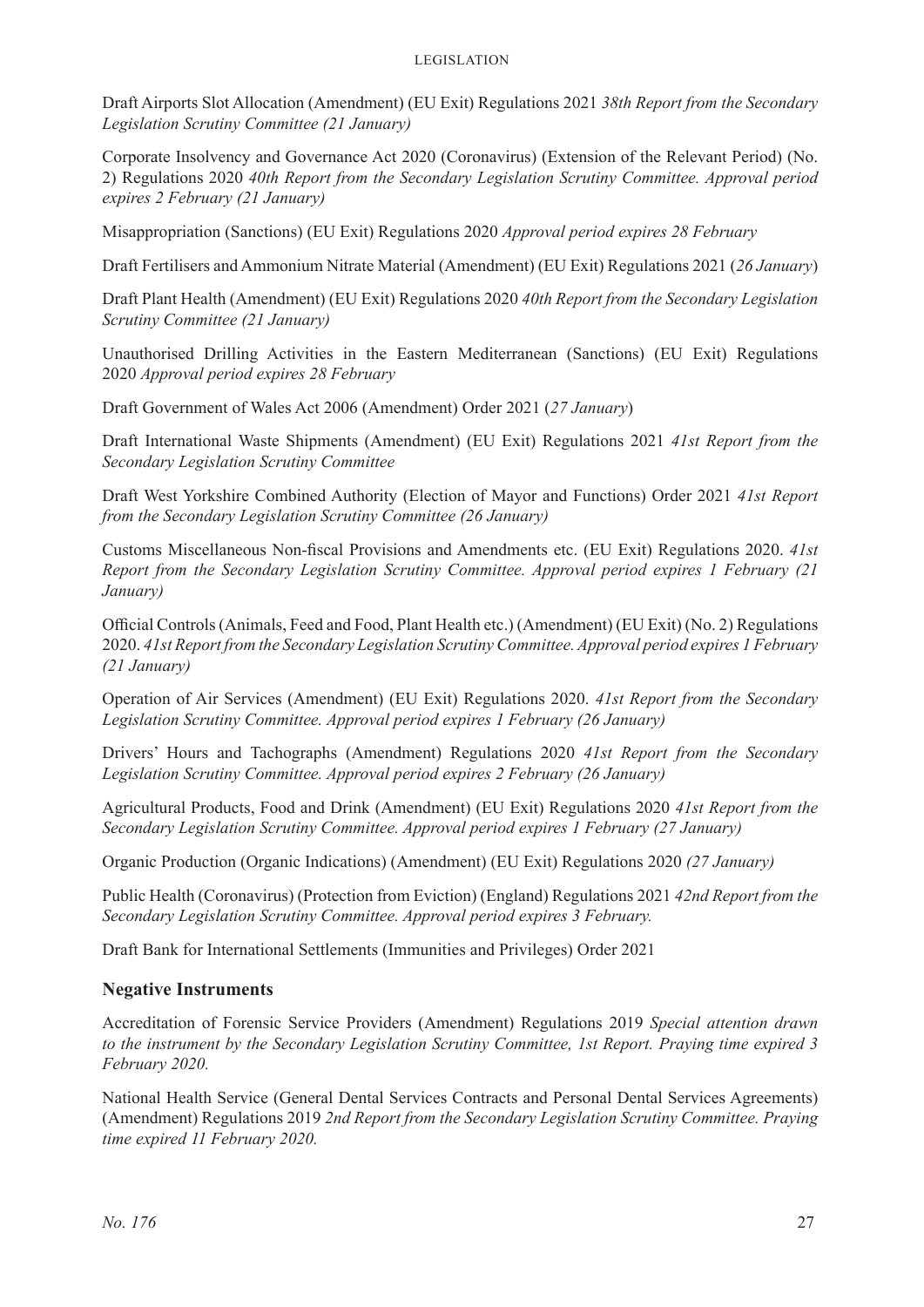Health Protection (Coronavirus, Public Health Information for Passengers Travelling to England) Regulations 2020 *18th Report from the Secondary Legislation Scrutiny Committee. Praying time expired 12 July 2020.* 

Health Protection (Coronavirus, International Travel) (England) Regulations 2020 *Special attention drawn to the instrument by the Secondary Legislation Scrutiny Committee, 18th Report. Praying time expired 12 July 2020.* 

Town and Country Planning (Border Facilities and Infrastructure) (EU Exit) (England) Special Development Order 2020 *Special attention drawn to the instrument by the Secondary Legislation Scrutiny Committee, 26th Report. Praying time expired 12 October 2020.*

Channel Tunnel (Arrangements with the Kingdom of the Netherlands) Order 2020 *26th Report from the Secondary Legislation Scrutiny Committee. Praying time expired 10 October 2020.*

Prosecution of Offences (Custody Time Limits) (Coronavirus) (Amendment) Regulations 2020 *Special attention drawn to the instrument by the Secondary Legislation Scrutiny Committee, 27th Report. Praying time expired 16 October 2020.*

Audiovisual Media Services Regulations 2020 *Special attention drawn to the instrument by the Secondary Legislation Scrutiny Committee, 30th Report. Praying time expired 8 November 2020.*

Statement of changes in Immigration Rules *Special attention drawn to the instrument by the Secondary Legislation Scrutiny Committee, 33rd Report. Disapproval period expired 30 November 2020.*

Health Protection (Coronavirus, International Travel) (England) (Amendment) (No. 27) Regulations 2020 *37th Report from the Secondary Legislation Scrutiny Committee. Praying time expires 22 January.*

Greenhouse Gas Emissions Trading Scheme (Withdrawal Agreement) (EU Exit) Regulations 2020 *38th Report from the Secondary Legislation Scrutiny Committee. Praying time expires 23 January.*

Parish and Community Meetings (Coronavirus) (Polls) (Amendment) (England) Rules 2020 *38th Report from the Secondary Legislation Scrutiny Committee. Praying time expires 26 January*

Direct Payments to Farmers and Cross-Compliance (Simplifications) (England) (Amendment) Regulations 2020 *38th Report from the Secondary Legislation Scrutiny Committee. Praying time expires 26 January.*

Town and Country Planning (Local Planning, Development Management Procedure, Listed Buildings etc.) (England) (Coronavirus) (Amendment) Regulations 2020 *38th Report from the Secondary Legislation Scrutiny Committee. Praying time expires 28 January.*

Vaccine Damage Payments (Specified Disease) Order 2020 *38th Report from the Secondary Legislation Scrutiny Committee. Praying time expires 28 January.*

National Health Service (General Medical Services Contracts and Personal Medical Services Agreements) (Amendment) (No. 3) Regulations 2020 *38th Report from the Secondary Legislation Scrutiny Committee. Praying time expires 28 January.*

Channel Tunnel (Customs and Excise) (Amendment) (EU Exit) Order 2020 *38th Report from the Secondary Legislation Scrutiny Committee. Praying time expires 29 January.*

Health Protection (Coronavirus, International Travel) (England) (Amendment) (No. 28) Regulations 2020 *38th Report from the Secondary Legislation Scrutiny Committee. Praying time expires 29 January.*

Statement of Changes in Immigration Rules (HC1043) *Special attention drawn to the instrument by the Secondary Legislation Scrutiny Committee, 40th Report. Disapproval period expires 4 February.*

Clean Air Zones Central Services (Fees) (England) Regulations 2020 *40th Report from the Secondary Legislation Scrutiny Committee. Praying time expires 1 February.*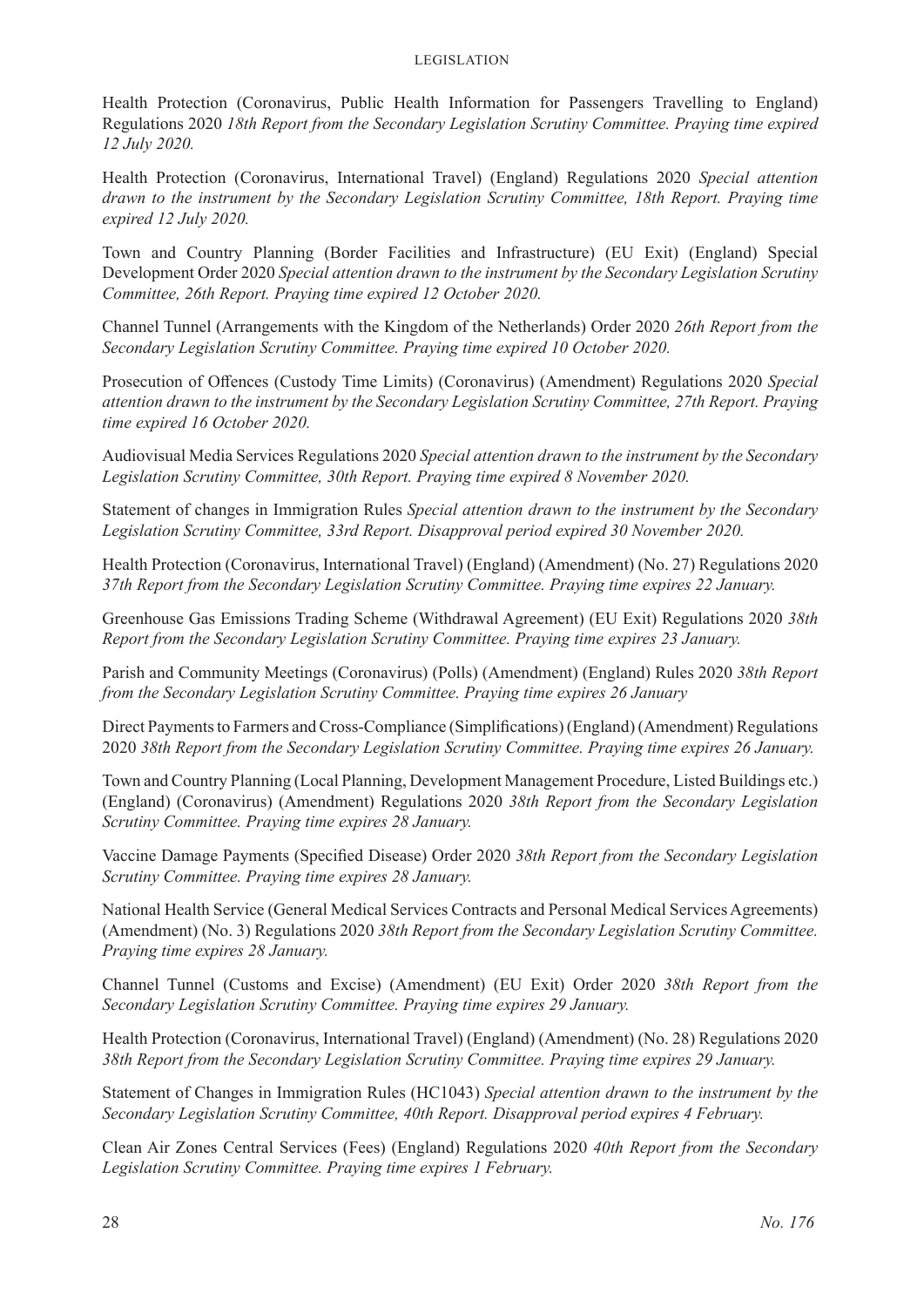International Waste Shipments (Amendment of Regulation (EC) No 1013-2006) Regulations 2020 *40th Report from the Secondary Legislation Scrutiny Committee. Praying time expires 2 February.*

National Lottery (Amendment) Regulations 2020 *40th Report from the Secondary Legislation Scrutiny Committee. Praying time expires 2 February.*

Business Tenancies (Protection from Forfeiture: Relevant Period) (Coronavirus) (England) (No. 3) Regulations 2020 *40th Report from the Secondary Legislation Scrutiny Committee. Praying time expires 3 February.*

Personal Protective Equipment (Temporary Arrangements) (Coronavirus) (England) Regulations 2020 *40th Report from the Secondary Legislation Scrutiny Committee. Praying time expires 3 February.*

Air Traffic Management (Amendment etc) (EU Exit) (No. 3) Regulations 2020 *40th Report from the Secondary Legislation Scrutiny Committee. Praying time expires 4 February.*

Health Protection (Coronavirus, International Travel and Public Health Information) (England) (Amendment) (No. 2) Regulations 2020 *40th Report from the Secondary Legislation Scrutiny Committee. Praying time expires 5 February.*

Tax Credits, Childcare Payments and Childcare (Extended Entitlement) (Coronavirus and Miscellaneous Amendments) Regulations 2020 *40th Report from the Secondary Legislation Scrutiny Committee. Praying time expires 5 February.*

Rent Officers (Housing Benefit and Universal Credit Functions) (Modification) Order 2020 *40th Report from the Secondary Legislation Scrutiny Committee. Praying time expires 8 February.*

Social Security Contributions (Disregarded Payments) (Coronavirus) (No. 2) Regulations 2020 *40th Report from the Secondary Legislation Scrutiny Committee. Praying time expires 8 February.*

Social Security Contributions (Disregarded Payments) (Coronavirus) (Scotland and Wales) Regulations 2020 *40th Report from the Secondary Legislation Scrutiny Committee. Praying time expires 9 February.*

Health Protection (Coronavirus, Travel from South Africa) (England) Regulations 2020 *40th Report from the Secondary Legislation Scrutiny Committee. Praying time expires 12 February.*

Health Protection (Coronavirus, International Travel) (England) (Amendment) (No. 29) Regulations 2020 *40th Report from the Secondary Legislation Scrutiny Committee. Praying time expires 12 February.*

Human Medicines (Coronavirus) (Further Amendments) Regulations 2020 *40th Report from the Secondary Legislation Scrutiny Committee. Praying time expires 12 February.*

Maritime Enforcement Powers (Specification of the Royal Navy Police) Regulations 2020 *Special attention drawn to the instrument by the Secondary Legislation Scrutiny Committee, 41st Report. Praying time expires 11 February.*

Greenhouse Gas Emissions Trading Scheme (Amendment) Order 2020 *41st Report from the Secondary Legislation Scrutiny Committee. Praying time expires 11 February.*

Sea Fishing (Penalty Notices and Designation) (England) (Amendment) (EU Exit) Order 2020 *41st Report from the Secondary Legislation Scrutiny Committee. Praying time expires 12 February.*

Statutory Sick Pay (General) (Coronavirus Amendment) (No. 7) Regulations 2020 *41st Report from the Secondary Legislation Scrutiny Committee. Praying time expires 12 February.*

Competition Act 1998 (Groceries) (Public Policy Exclusion) Order 2020 *41st Report from the Secondary Legislation Scrutiny Committee. Praying time expires 12 February.*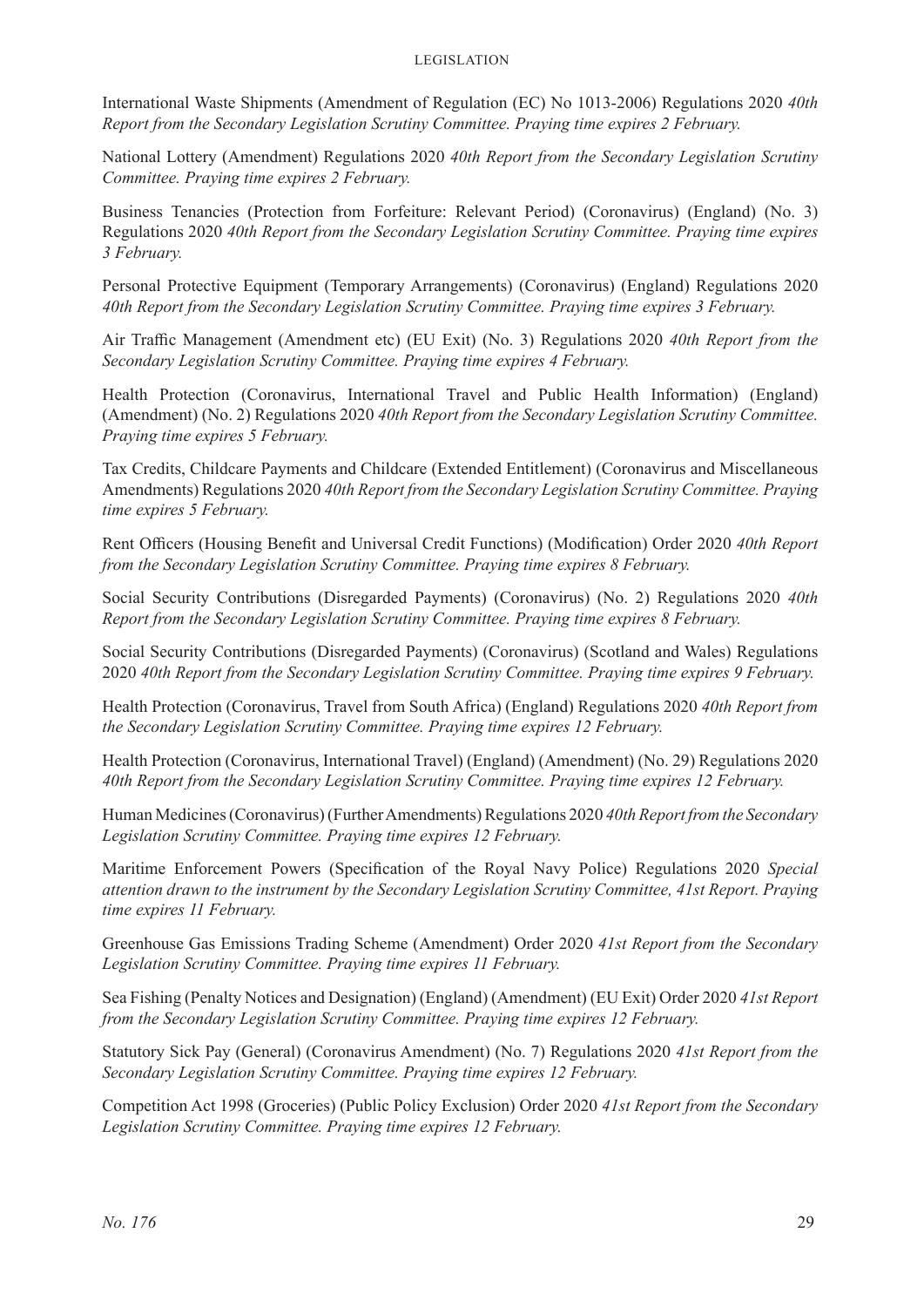Environmental Assessment of Plans and Programmes (Amendment) Regulations 2020 *Special attention drawn to the instrument by the Secondary Legislation Scrutiny Committee, 42nd Report. Praying time expires 10 February.*

Infrastructure Planning (Publication and Notification of Applications etc.) (Amendment) Regulations 2020 *Special attention drawn to the instrument by the Secondary Legislation Scrutiny Committee, 42nd Report. Praying time expires 10 February.*

Universal Credit (Transitional Provisions) (Claimants previously entitled to a severe disability premium) Amendment Regulations 2021 *42nd Report from the Secondary Legislation Scrutiny Committee. Praying time expires 14 February.*

Health Protection (Coronavirus, International Travel) (England) (Amendment) Regulations 2021 *42nd Report from the Secondary Legislation Scrutiny Committee. Praying time expires 16 February.*

School Admissions (England) (Coronavirus) (Appeals Arrangements) (Amendment) Regulations 2021 *42nd Report from the Secondary Legislation Scrutiny Committee. Praying time expires 16 February.*

Health Protection (Coronavirus, International Travel) (England) (Amendment) (No. 2) Regulations 2021 *42nd Report from the Secondary Legislation Scrutiny Committee. Praying time expires 20 February.*

National Health Service (Performers Lists, Coronavirus) (England) Amendment Regulations 2021 *42nd Report from the Secondary Legislation Scrutiny Committee. Praying time expires 21 February.*

Health Protection (Coronavirus, Pre-Departure Testing and Operator Liability) (England) (Amendment) Regulations 2021 *42nd Report from the Secondary Legislation Scrutiny Committee. Praying time expires 22 February.*

Health Protection (Coronavirus, International Travel) (England) (Amendment) (No. 3) Regulations 2021 *42nd Report from the Secondary Legislation Scrutiny Committee. Praying time expires 23 February.*

Health Protection (Coronavirus, International Travel) (England) (Amendment) (No. 4) Regulations 2021 *42nd Report from the Secondary Legislation Scrutiny Committee. Praying time expires 26 February.*

#### **Proposed Negative Statutory Instruments laid under the European Union (Withdrawal) Act 2018**

Food and Drink (Miscellaneous Amendments Relating to Food and Wine Composition, Information and Labelling) Regulations 2021 *Sifting period expires:27 January*

Social Fund Funeral Expenses Payment (Amendment) Regulations 2021 *Sifting period expires:28 January*

Drivers' Hours and Tachographs (Amendment) Regulations 2021 *Sifting period expires: 1 February*

European Grouping of Territorial Cooperation and Limited Liability Partnerships etc. (Revocations and Amendments) (EU Exit) Regulations 2021 *Sifting period expires: 2 February*

#### **Treaties before the House (Special Attention Drawn)**

Agreement in the form of an Exchange of Notes between the Government of the United Kingdom of Great Britain and Northern Ireland and the Government of the United States of America on Technology Safeguards associated with United States Participation in Space Launches from the United Kingdom *Special attention drawn by the European Union Committee, 17th Report. Scrutiny period expired: 1 December 2020*

Framework Agreement on Fisheries between the United Kingdom of Great Britain and Northern Ireland and the Kingdom of Norway *Special attention drawn by the European Union Committee, 17th Report. Scrutiny period expired: 2 December 2020*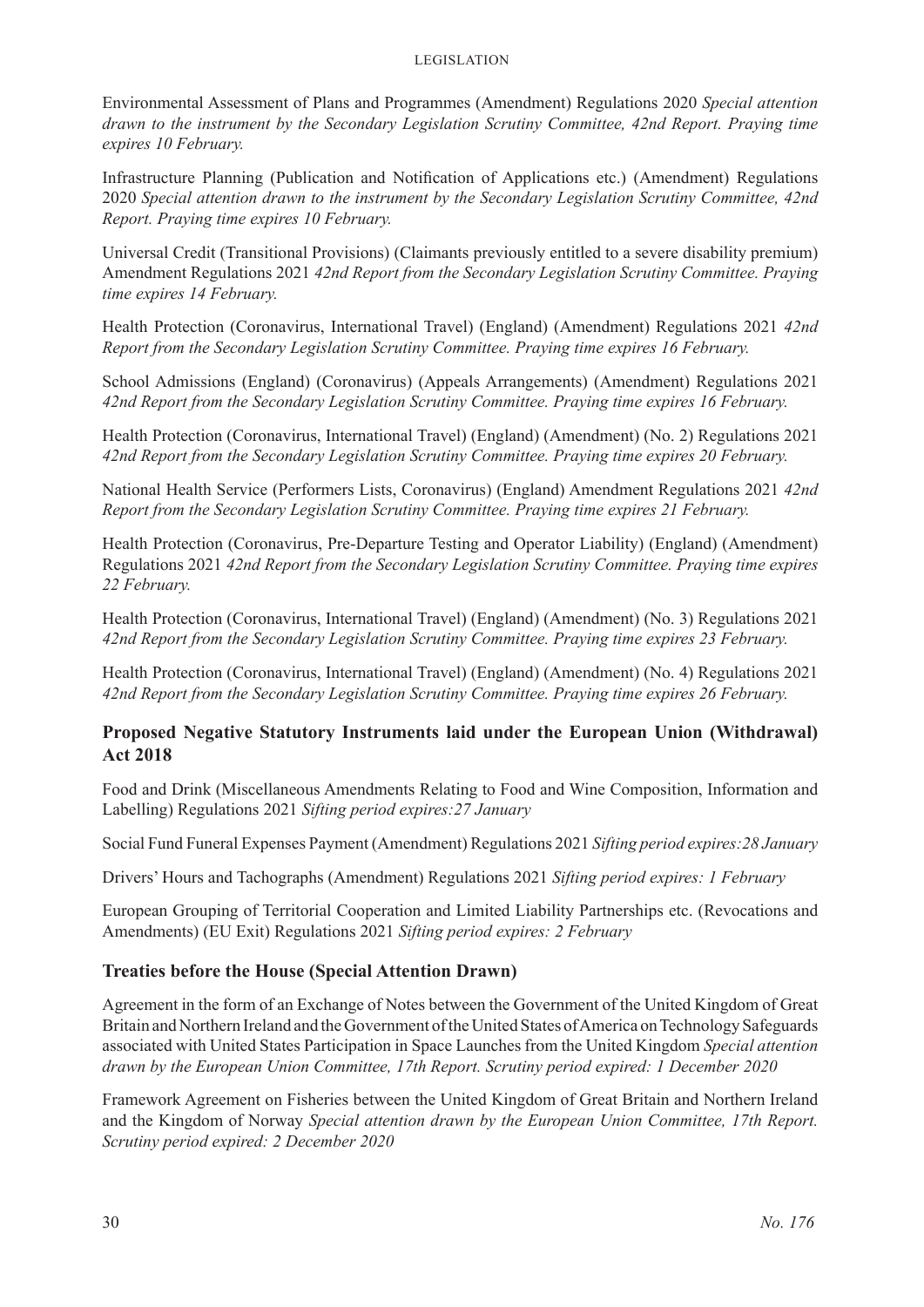# **Retirement**

*The following member of the House has given notice of her intention to retire.*

Baroness Tonge (19 February)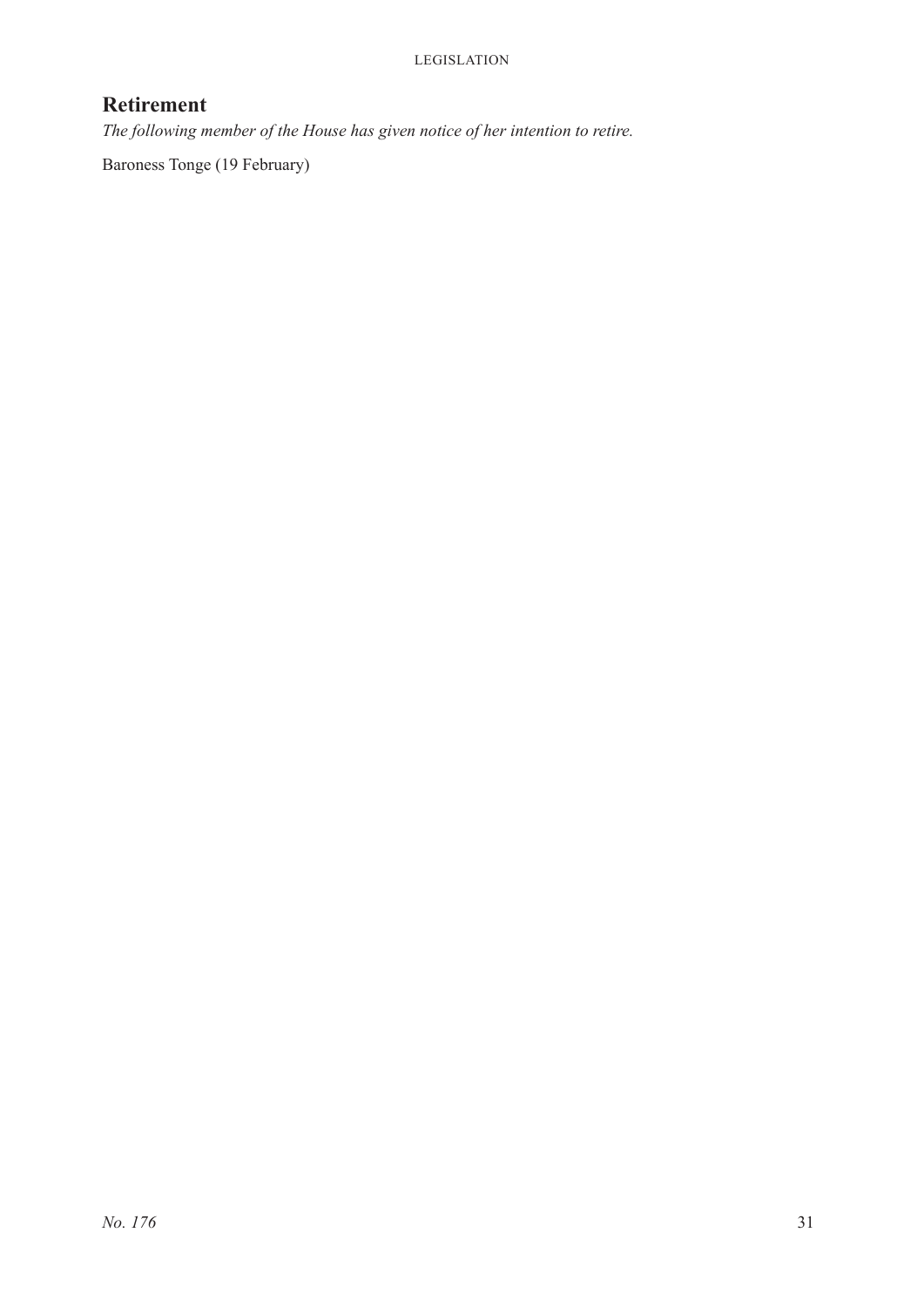# **Committees**

*Only the next meeting of each Committee is listed below. Further details of these meetings, and of planned further meetings, may be found in the House of Lords Committees Weekly Bulletin. Meetings are hybrid where a Committee Room is listed*

| <b>Thursday 21 January</b>                           |                              |                    |
|------------------------------------------------------|------------------------------|--------------------|
| EU Services Sub-Committee                            | Virtual meeting<br>(webcast) | 10.00am            |
| Joint Committee on the Fixed-Term Parliaments Act    | Virtual meeting              | 10.45am            |
| Committee of Selection                               | Virtual meeting              | 2.00 <sub>pm</sub> |
| <b>Friday 22 January</b>                             |                              |                    |
| House of Lords Commission                            | Microsoft Teams              | 10.30am            |
| <b>Monday 25 January</b>                             |                              |                    |
| EU Goods Sub-Committee                               | Virtual meeting<br>(webcast) | 10.30am            |
| <b>Tuesday 26 January</b>                            |                              |                    |
| Science and Technology Committee                     | Virtual meeting              | 10.00am            |
| COVID-19 Committee                                   | Virtual Meeting<br>(webcast) | 10.00am            |
| <b>Common Frameworks Scrutiny Committee</b>          | Virtual meeting<br>(webcast) | 10.30am            |
| EU Security and Justice Sub-Committee                | Virtual meeting              | 10.00am            |
| Procedure and Privileges Committee                   | Virtual Meeting              | 3.00pm             |
| Communications and Digital Committee                 | Virtual meeting              | 3.00pm             |
| Economic Affairs Committee                           | Virtual meeting              | 3.00pm             |
| <b>Secondary Legislation Scrutiny Committee</b>      | Virtual meeting              | 3.45pm             |
| <b>European Union Committee</b>                      | Virtual meeting              | 4.00 <sub>pm</sub> |
| <b>Wednesday 27 January</b>                          |                              |                    |
| <b>EU Environment Sub-Committee</b>                  | Virtual meeting<br>(webcast) | 9.30am             |
| <b>Constitution Committee</b>                        | Virtual meeting              | 10.00am            |
| <b>International Relations and Defence Committee</b> | Virtual meeting              | 10.00am            |
| Risk Assessment and Risk Planning Committee          | Virtual meeting<br>(webcast) | 10.30am            |
| <b>Public Services Committee</b>                     | Virtual meeting<br>(webcast) | 2.15pm             |
| Human Rights (Joint Committee)                       | Virtual meeting              | 2.30 <sub>pm</sub> |
| National Plan for Sport and Recreation Committee     | Virtual meeting<br>(webcast) | 3.30pm             |
| EU International Agreements Sub-Committee            | Virtual meeting<br>(webcast) | 3.40pm             |
| <b>Statutory Instruments (Joint Committee)</b>       | Virtual meeting              | 3.40pm             |
| <b>Wednesday 10 February</b>                         |                              |                    |
| <b>Conduct Committee</b>                             | Virtual meeting              | 4.30 <sub>pm</sub> |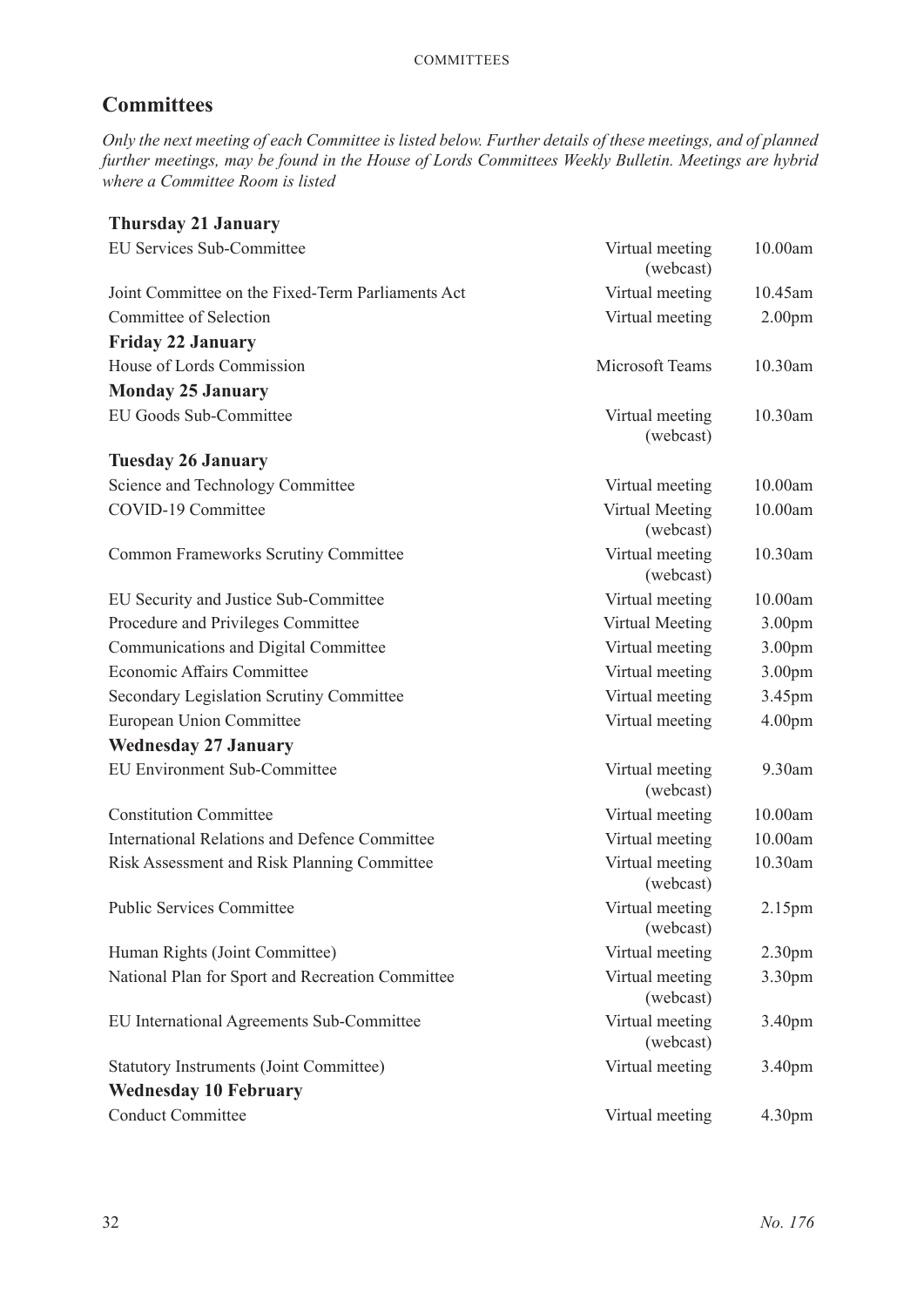# **Minutes of Proceedings of Wednesday 20 January 2021**

*The House met at 12 noon.*

*Prayers were read by the Lord Bishop of Bristol.*

#### **Select Committee Report**

#### 1 **Statutory Instruments**

The following Report from the Joint Committee was made and ordered to be printed:

Report on certain statutory instruments, including the following affirmative instruments: Agricultural Products, Food and Drink (Amendment) (EU Exit) Regulations 2020 Organic Production (Organic Indications) (Amendment) (EU Exit) Regulations 2020 Public Health (Coronavirus) (Protection from Eviction) (England) Regulations 2021 Draft Bank for International Settlements (Immunities and Privileges) Order 2021. (37th Report, HL Paper 214)

### **Public Business**

2 **New businesses: Capital Gains Tax** A question was asked by Lord Leigh of Hurley and answered by Baroness Penn.

3 **COVID-19: early years sector** A question was asked by the Lord Bishop of Gloucester and answered by Baroness Berridge.

4 **COVID-19: vaccination** A question was asked by Lord Cormack and answered by Lord Bethell.

5 **Flooding** A question was asked by Lord Rooker and answered by Lord Goldsmith of Richmond Park.

*The House adjourned. The House resumed.*

6 **Northern Ireland: Victims' Payment Scheme** A private notice question was asked by Lord Empey and answered by Viscount Younger of Leckie.

7 **United Kingdom musicians: European Union visa arrangements** Baroness Barran answered questions on an answer to an Urgent Question on visa arrangements for musicians from the United Kingdom in the European Union, asked in the House of Commons on Tuesday 19 January.

8 **Domestic Abuse Bill** Baroness Scott of Bybrook, on behalf of Baroness Williams of Trafford, moved that it be an instruction to the Committee of the Whole House to which the Domestic Abuse Bill has been committed that they consider the bill in the following order:

| Schedule 2       |
|------------------|
| Clauses 69 to 80 |
| Title.           |
|                  |

The motion was agreed to.

9 **Trade Bill** The bill was returned from the Commons with reasons and amendments. The Commons reasons and amendments were ordered to be printed. (HL Bill 164)

10 **High Speed Rail (West Midlands–Crewe) Bill** The bill was returned from the Commons with the amendments agreed to.

*The House adjourned. The House resumed.*

11 **Overseas Operations (Service Personnel and Veterans) Bill** Baroness Goldie moved that the bill be now read a second time. After debate, the motion was agreed to and the bill was committed to a Committee of the Whole House.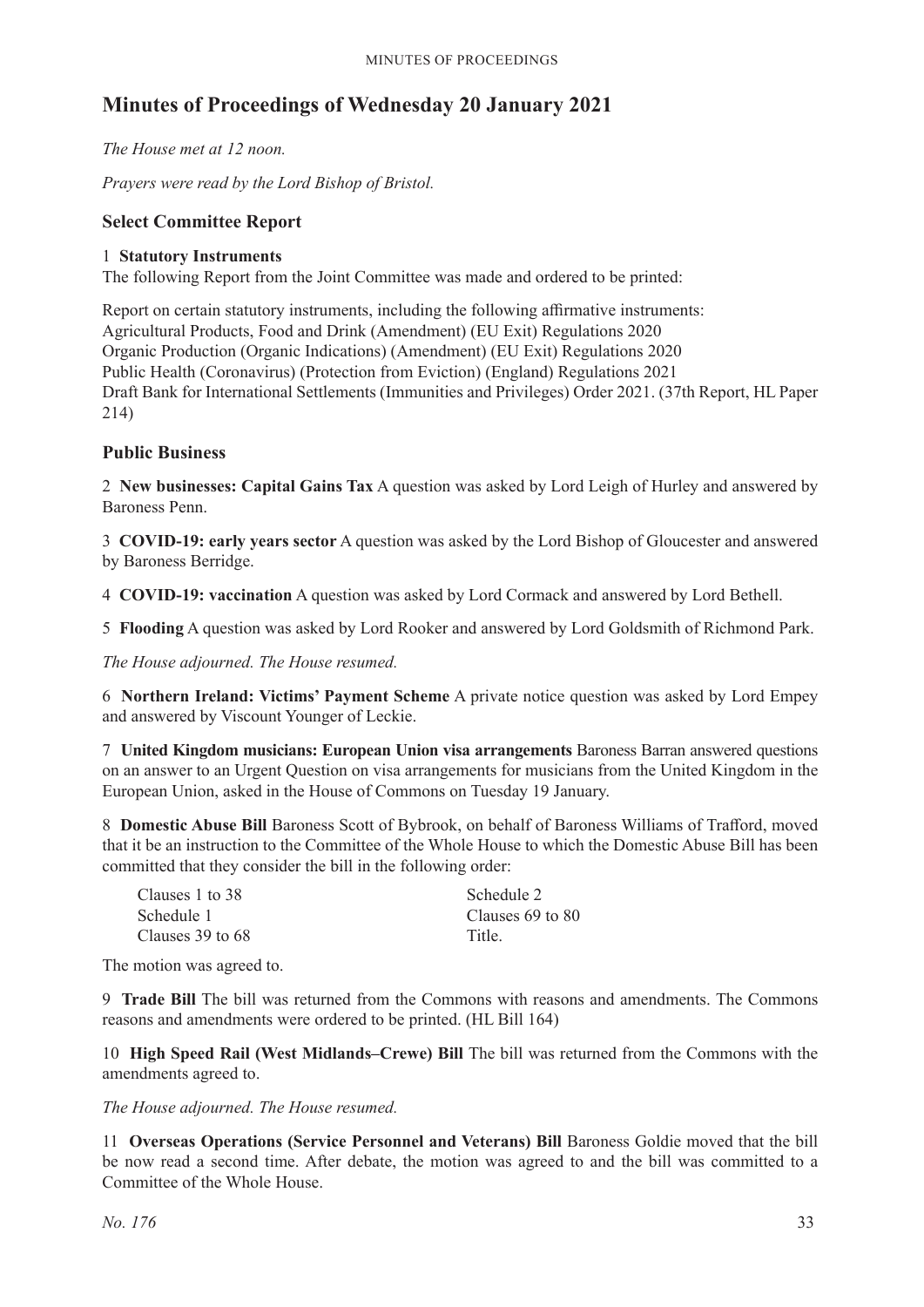#### Minutes of Proceedings

12 **National Security and Investment Bill** A bill to make provision for the making of orders in connection with national security risks arising from the acquisition of control over certain types of entities and assets; and for connected purposes was brought from the Commons. It was read a first time and ordered to be printed. (HL Bill 165)

13 **National Security and Investment Bill** The Explanatory Notes on the bill were ordered to be printed. (HL Bill 165–EN)

*The House adjourned at 7.48pm until Thursday 21 January at 12 noon.*

**Ed Ollard** *Clerk of the Parliaments*